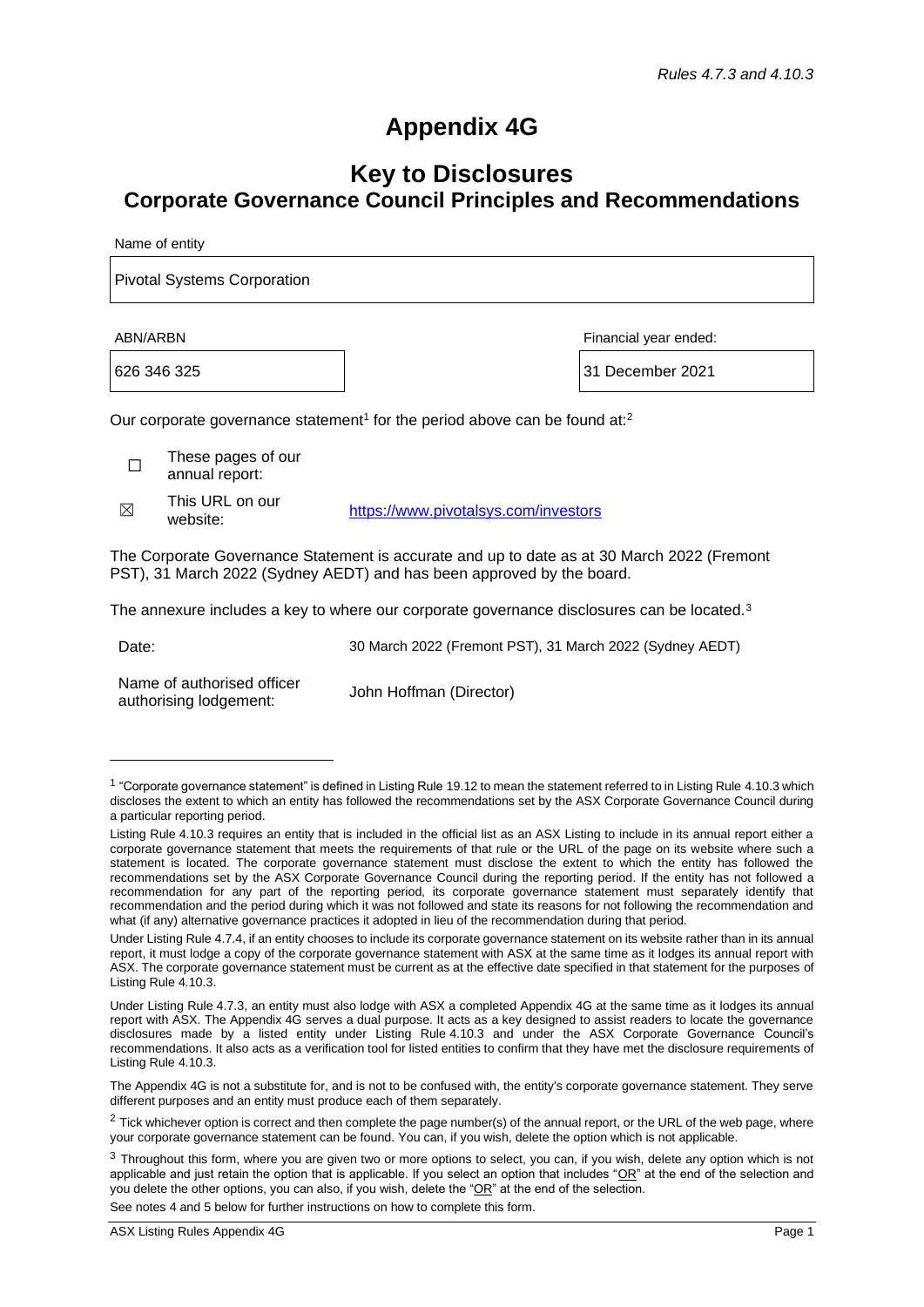# **ANNEXURE – KEY TO CORPORATE GOVERNANCE DISCLOSURES**

| <b>Corporate Governance Council recommendation</b> |                                                                                                                                                                                                                                                                                                                                                     | Where a box below is ticked, $4$ we have followed the<br>recommendation in full for the whole of the period above. We<br>have disclosed this in our Corporate Governance Statement: | Where a box below is ticked, we have NOT followed the<br>recommendation in full for the whole of the period above. Our<br>reasons for not doing so are: <sup>5</sup>    |
|----------------------------------------------------|-----------------------------------------------------------------------------------------------------------------------------------------------------------------------------------------------------------------------------------------------------------------------------------------------------------------------------------------------------|-------------------------------------------------------------------------------------------------------------------------------------------------------------------------------------|-------------------------------------------------------------------------------------------------------------------------------------------------------------------------|
|                                                    | <b>PRINCIPLE 1 – LAY SOLID FOUNDATIONS FOR MANAGEMENT AND OVERSIGHT</b>                                                                                                                                                                                                                                                                             |                                                                                                                                                                                     |                                                                                                                                                                         |
| 1.1                                                | A listed entity should have and disclose a board charter setting<br>out:<br>the respective roles and responsibilities of its board and<br>(a)<br>management; and<br>those matters expressly reserved to the board and those<br>(b)<br>delegated to management.                                                                                      | $\boxtimes$<br>and we have disclosed a copy of our board charter at:<br>https://www.pivotalsys.com/investors                                                                        | set out in our Corporate Governance Statement OR<br>$\Box$<br>we are an externally managed entity and this recommendation<br>is therefore not applicable                |
| 1.2                                                | A listed entity should:<br>undertake appropriate checks before appointing a director or<br>(a)<br>senior executive or putting someone forward for election as<br>a director: and<br>provide security holders with all material information in its<br>(b)<br>possession relevant to a decision on whether or not to elect<br>or re-elect a director. | $\boxtimes$                                                                                                                                                                         | set out in our Corporate Governance Statement OR<br>$\Box$<br>we are an externally managed entity and this recommendation<br>$\Box$<br>is therefore not applicable      |
| 1.3                                                | A listed entity should have a written agreement with each director<br>and senior executive setting out the terms of their appointment.                                                                                                                                                                                                              | $\boxtimes$                                                                                                                                                                         | set out in our Corporate Governance Statement OR<br>L<br>we are an externally managed entity and this recommendation<br>is therefore not applicable                     |
| 1.4                                                | The company secretary of a listed entity should be accountable<br>directly to the board, through the chair, on all matters to do with<br>the proper functioning of the board.                                                                                                                                                                       |                                                                                                                                                                                     | $\boxtimes$<br>set out in our Corporate Governance Statement OR<br>we are an externally managed entity and this recommendation<br>$\Box$<br>is therefore not applicable |

<sup>&</sup>lt;sup>4</sup> Tick the box in this column only if you have followed the relevant recommendation in full for the whole of the period above. Where the recommendation has a disclosure obligation attached, you must insert the location where that disclosure has been made, where indicated by the line with "*insert location*" underneath. If the disclosure in question has been made in your corporate governance statement, you need only insert "our corporate governance statement". If the disclosure has been made in your annual report, you should insert the page number(s) of your annual report (eg "pages 10-12 of our annual report"). If the disclosure has been made on your website, you should insert the URL of the web page where the disclosure has been made or can be accessed (eg "www.entityname.com.au/corporate governance/charters/").

<sup>&</sup>lt;sup>5</sup> If you have followed all of the Council's recommendations in full for the whole of the period above, you can, if you wish, delete this column from the form and re-format it.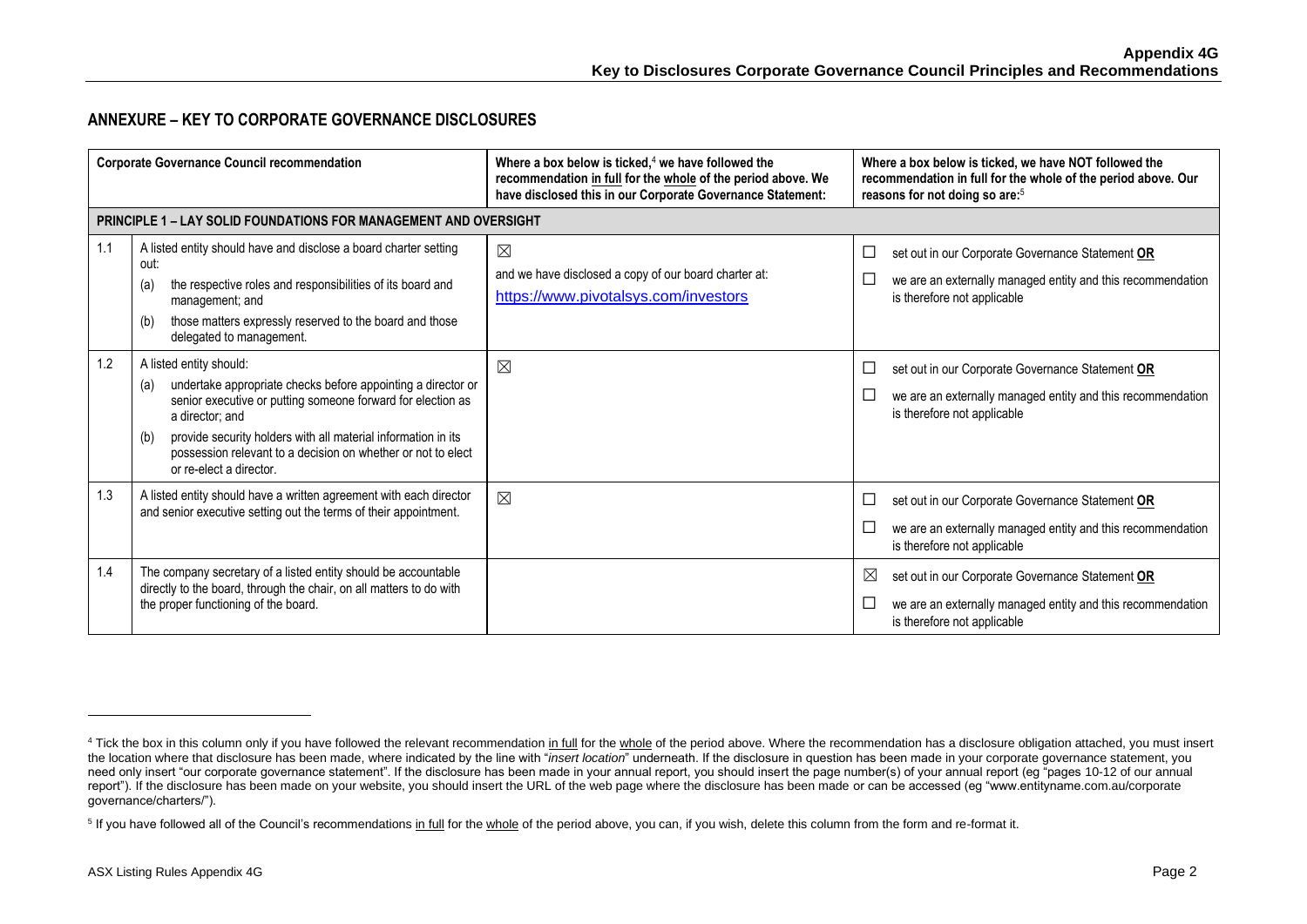|     | <b>Corporate Governance Council recommendation</b>                                                                                                                                                                                                                                                                                                                                                                                                                                                                                                                                                                                                                                                                                                                                                                                                                                                                                                                                                                                                                                                                                                                                                                                                                  | Where a box below is ticked, $4$ we have followed the<br>recommendation in full for the whole of the period above. We<br>have disclosed this in our Corporate Governance Statement:                                                                                                                                                                                                                                                                                                                                                                                                         | Where a box below is ticked, we have NOT followed the<br>recommendation in full for the whole of the period above. Our<br>reasons for not doing so are: <sup>5</sup>    |
|-----|---------------------------------------------------------------------------------------------------------------------------------------------------------------------------------------------------------------------------------------------------------------------------------------------------------------------------------------------------------------------------------------------------------------------------------------------------------------------------------------------------------------------------------------------------------------------------------------------------------------------------------------------------------------------------------------------------------------------------------------------------------------------------------------------------------------------------------------------------------------------------------------------------------------------------------------------------------------------------------------------------------------------------------------------------------------------------------------------------------------------------------------------------------------------------------------------------------------------------------------------------------------------|---------------------------------------------------------------------------------------------------------------------------------------------------------------------------------------------------------------------------------------------------------------------------------------------------------------------------------------------------------------------------------------------------------------------------------------------------------------------------------------------------------------------------------------------------------------------------------------------|-------------------------------------------------------------------------------------------------------------------------------------------------------------------------|
| 1.5 | A listed entity should:<br>have and disclose a diversity policy;<br>(a)<br>through its board or a committee of the board set<br>(b)<br>measurable objectives for achieving gender diversity in the<br>composition of its board, senior executives and workforce<br>generally; and<br>disclose in relation to each reporting period:<br>(c)<br>the measurable objectives set for that period to<br>(1)<br>achieve gender diversity;<br>the entity's progress towards achieving those<br>(2)<br>objectives; and<br>either:<br>(3)<br>the respective proportions of men and women<br>(A)<br>on the board, in senior executive positions and<br>across the whole workforce (including how the<br>entity has defined "senior executive" for these<br>purposes); or<br>if the entity is a "relevant employer" under the<br>(B)<br>Workplace Gender Equality Act, the entity's<br>most recent "Gender Equality Indicators", as<br>defined in and published under that Act.<br>If the entity was in the S&P / ASX 300 Index at the<br>commencement of the reporting period, the measurable objective<br>for achieving gender diversity in the composition of its board<br>should be to have not less than 30% of its directors of each<br>gender within a specified period. | in our Corporate Governance Statement OR<br>⊠<br>□<br>at<br>and a copy of our diversity policy or a summary of it:<br>at https://www.pivotalsys.com/investors<br>⊠<br>and the measurable objectives for achieving gender diversity set<br>by the board or a relevant committee of the board in accordance with<br>our diversity policy and our progress towards achieving them:<br>in our Corporate Governance Statement OR<br>L<br>$\Box$<br>at<br>and the information referred to in paragraphs $(c)(1)$ or $(2)$ :<br>in our Corporate Governance Statement OR<br>$\Box$<br>$\Box$<br>at | ⊠<br>set out in our Corporate Governance Statement OR<br>□<br>we are an externally managed entity and this recommendation<br>is therefore not applicable                |
| 1.6 | A listed entity should:<br>have and disclose a process for periodically evaluating the<br>(a)<br>performance of the board, its committees and individual<br>directors; and<br>disclose for each reporting period whether a performance<br>(b)<br>evaluation has been undertaken in accordance with that<br>process during or in respect of that period.                                                                                                                                                                                                                                                                                                                                                                                                                                                                                                                                                                                                                                                                                                                                                                                                                                                                                                             | $\Box$<br>and we have disclosed the evaluation process referred to in<br>paragraph (a) at:<br>and whether a performance evaluation was undertaken for the<br>reporting period in accordance with that process at:                                                                                                                                                                                                                                                                                                                                                                           | $\boxtimes$<br>set out in our Corporate Governance Statement OR<br>$\Box$<br>we are an externally managed entity and this recommendation<br>is therefore not applicable |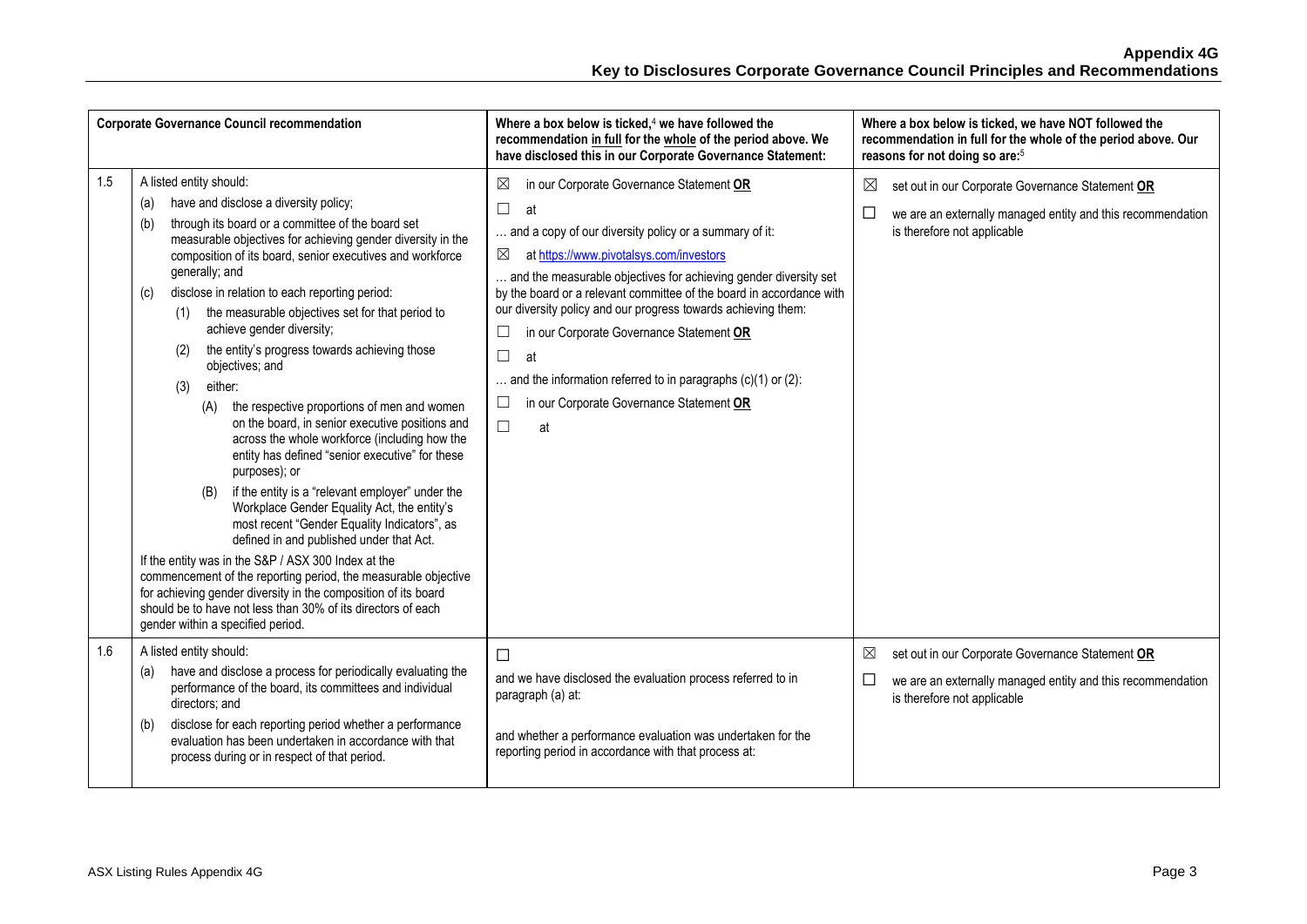| <b>Corporate Governance Council recommendation</b> |                                                                                                                                                                                                                                                                                                                                                    | Where a box below is ticked, $4$ we have followed the<br>recommendation in full for the whole of the period above. We<br>have disclosed this in our Corporate Governance Statement:                                 | Where a box below is ticked, we have NOT followed the<br>recommendation in full for the whole of the period above. Our<br>reasons for not doing so are: <sup>5</sup> |
|----------------------------------------------------|----------------------------------------------------------------------------------------------------------------------------------------------------------------------------------------------------------------------------------------------------------------------------------------------------------------------------------------------------|---------------------------------------------------------------------------------------------------------------------------------------------------------------------------------------------------------------------|----------------------------------------------------------------------------------------------------------------------------------------------------------------------|
|                                                    | A listed entity should:<br>have and disclose a process for evaluating the performance<br>(a)<br>of its senior executives at least once every reporting period;<br>and<br>disclose for each reporting period whether a performance<br>(b)<br>evaluation has been undertaken in accordance with that<br>process during or in respect of that period. | $\boxtimes$ and we have disclosed the evaluation process referred to in<br>paragraph (a) at:<br>and whether a performance evaluation was undertaken for the<br>reporting period in accordance with that process at: | set out in our Corporate Governance Statement OR<br>we are an externally managed entity and this recommendation<br>is therefore not applicable                       |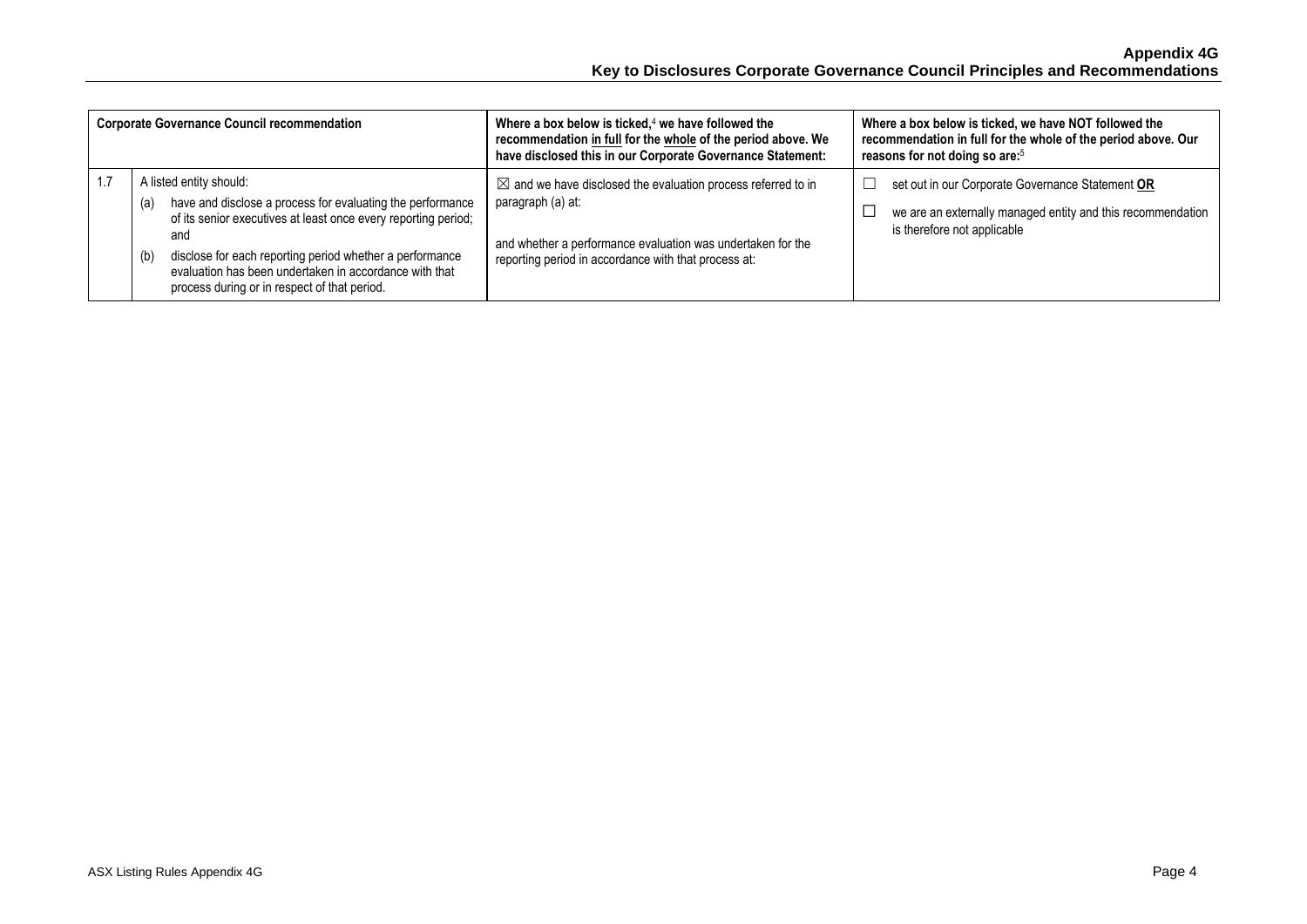| <b>Corporate Governance Council recommendation</b>                                                                                                                                 |                                                                                                                                                                                                                                                                                                                                                                                                                                                                                                                                                                                                                                                                                                                                                                                                                                                                                    | Where a box below is ticked, $4$ we have followed the<br>Where a box below is ticked, we have NOT followed the<br>recommendation in full for the whole of the period above. We<br>recommendation in full for the whole of the period above. Our<br>have disclosed this in our Corporate Governance Statement:<br>reasons for not doing so are: <sup>5</sup>                                                                                                                                                                                                                                                                                                                                                                                                                                                                                                                                                                                                                                                    |                                                                                                                                                                         |
|------------------------------------------------------------------------------------------------------------------------------------------------------------------------------------|------------------------------------------------------------------------------------------------------------------------------------------------------------------------------------------------------------------------------------------------------------------------------------------------------------------------------------------------------------------------------------------------------------------------------------------------------------------------------------------------------------------------------------------------------------------------------------------------------------------------------------------------------------------------------------------------------------------------------------------------------------------------------------------------------------------------------------------------------------------------------------|----------------------------------------------------------------------------------------------------------------------------------------------------------------------------------------------------------------------------------------------------------------------------------------------------------------------------------------------------------------------------------------------------------------------------------------------------------------------------------------------------------------------------------------------------------------------------------------------------------------------------------------------------------------------------------------------------------------------------------------------------------------------------------------------------------------------------------------------------------------------------------------------------------------------------------------------------------------------------------------------------------------|-------------------------------------------------------------------------------------------------------------------------------------------------------------------------|
|                                                                                                                                                                                    | <b>PRINCIPLE 2 - STRUCTURE THE BOARD TO BE EFFECTIVE AND ADD VALUE</b>                                                                                                                                                                                                                                                                                                                                                                                                                                                                                                                                                                                                                                                                                                                                                                                                             |                                                                                                                                                                                                                                                                                                                                                                                                                                                                                                                                                                                                                                                                                                                                                                                                                                                                                                                                                                                                                |                                                                                                                                                                         |
| 2.1                                                                                                                                                                                | The board of a listed entity should:<br>have a nomination committee which:<br>(a)<br>has at least three members, a majority of whom are<br>(1)<br>independent directors; and<br>is chaired by an independent director,<br>(2)<br>and disclose:<br>the charter of the committee:<br>(3)<br>the members of the committee; and<br>(4)<br>as at the end of each reporting period, the number<br>(5)<br>of times the committee met throughout the period<br>and the individual attendances of the members at<br>those meetings; or<br>if it does not have a nomination committee, disclose that<br>(b)<br>fact and the processes it employs to address board<br>succession issues and to ensure that the board has the<br>appropriate balance of skills, knowledge, experience,<br>independence and diversity to enable it to discharge its<br>duties and responsibilities effectively. | If the entity complies with paragraph (a):]<br>the fact that we have a nomination committee that complies with<br>paragraphs (1) and (2):<br>in our Corporate Governance Statement OR<br>ப<br>$\sqcup$<br>at<br>and a copy of the charter of the committee:<br>$\boxtimes$<br>at https://www.pivotalsys.com/investors<br>and the information referred to in paragraphs (4) and (5):<br>in our Corporate Governance Statement OR<br>$\boxtimes$<br>$\boxtimes$<br>and in the 2021 Annual Report located at<br>https://www.pivotalsys.com/investors<br>[If the entity complies with paragraph (b):]<br>the fact that we do not have a nomination committee and the<br>processes we employ to address board succession issues and to<br>ensure that the board has the appropriate balance of skills,<br>knowledge, experience, independence and diversity to enable it to<br>discharge its duties and responsibilities effectively:<br>in our Corporate Governance Statement OR<br>$\overline{\phantom{a}}$<br>at | ⊠<br>set out in our Corporate Governance Statement OR<br>$\Box$<br>we are an externally managed entity and this recommendation<br>is therefore not applicable           |
| 2.2<br>A listed entity should have and disclose a board skills matrix<br>setting out the mix of skills that the board currently has or is<br>looking to achieve in its membership. |                                                                                                                                                                                                                                                                                                                                                                                                                                                                                                                                                                                                                                                                                                                                                                                                                                                                                    | □<br>and we have disclosed our board skills matrix at:                                                                                                                                                                                                                                                                                                                                                                                                                                                                                                                                                                                                                                                                                                                                                                                                                                                                                                                                                         | $\boxtimes$<br>set out in our Corporate Governance Statement OR<br>$\Box$<br>we are an externally managed entity and this recommendation<br>is therefore not applicable |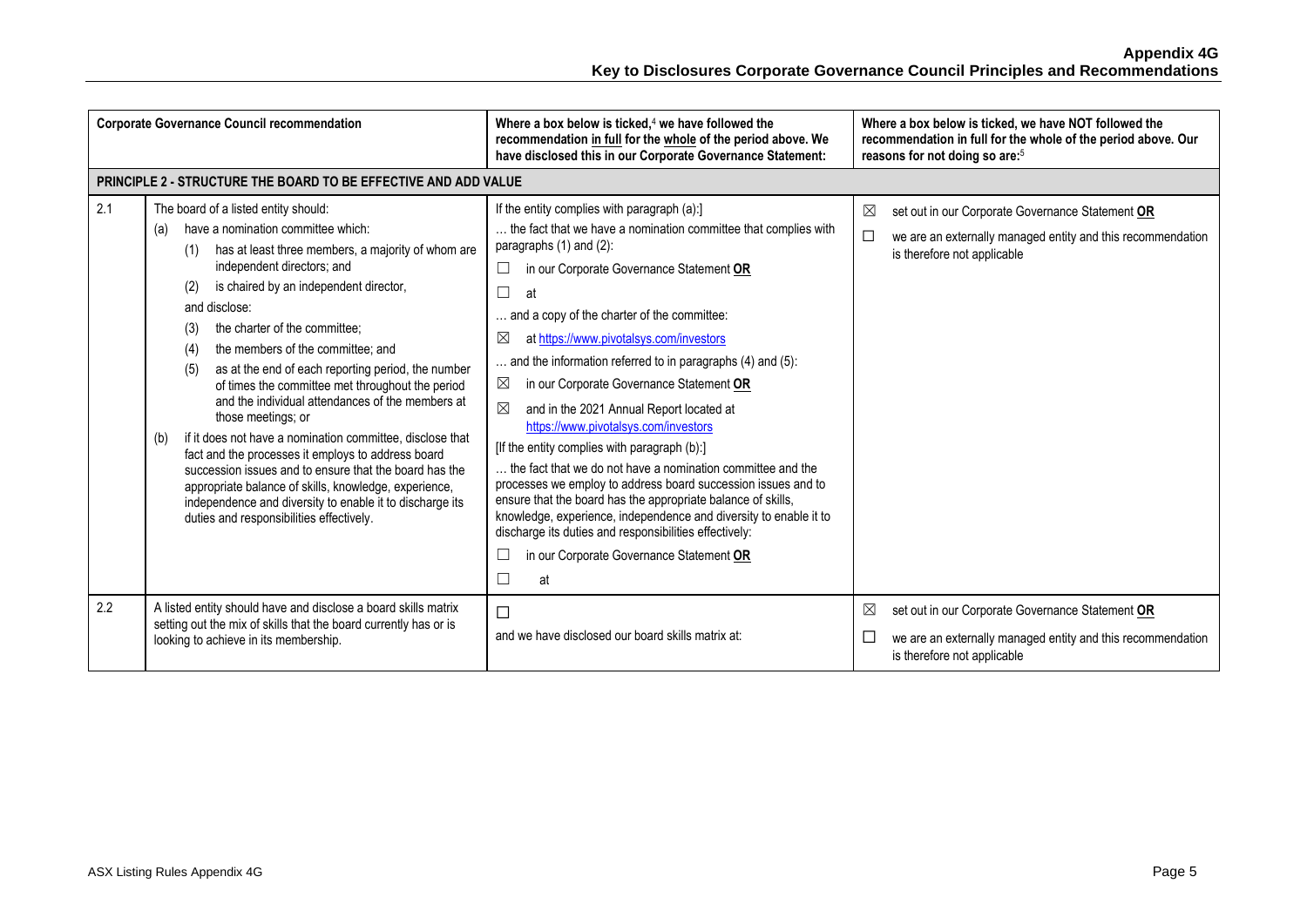| <b>Corporate Governance Council recommendation</b> |                                                                                                                                                                                                                                                                                                                                                                                                                                                                                                                                           | Where a box below is ticked, $4$ we have followed the<br>recommendation in full for the whole of the period above. We<br>have disclosed this in our Corporate Governance Statement:                                                                                                                                                                                                                                                    | Where a box below is ticked, we have NOT followed the<br>recommendation in full for the whole of the period above. Our<br>reasons for not doing so are: <sup>5</sup>    |
|----------------------------------------------------|-------------------------------------------------------------------------------------------------------------------------------------------------------------------------------------------------------------------------------------------------------------------------------------------------------------------------------------------------------------------------------------------------------------------------------------------------------------------------------------------------------------------------------------------|----------------------------------------------------------------------------------------------------------------------------------------------------------------------------------------------------------------------------------------------------------------------------------------------------------------------------------------------------------------------------------------------------------------------------------------|-------------------------------------------------------------------------------------------------------------------------------------------------------------------------|
| 2.3                                                | A listed entity should disclose:<br>the names of the directors considered by the board to be<br>(a)<br>independent directors;<br>if a director has an interest, position, affiliation or<br>(b)<br>relationship of the type described in Box 2.3 but the board<br>is of the opinion that it does not compromise the<br>independence of the director, the nature of the interest,<br>position or relationship in question and an explanation of<br>why the board is of that opinion; and<br>the length of service of each director.<br>(c) | the names of the directors considered by the board to be<br>independent directors:<br>⊠<br>in our Corporate Governance Statement OR<br>$\Box$<br>at<br>and, where applicable, the information referred to in paragraph<br>$(b)$ :<br>⊠<br>in our Corporate Governance Statement OR<br>$\Box$<br>at<br>. and the length of service of each director:<br>⊠<br>in our Corporate Governance Statement OR<br>⊏<br>at linsert location here] | $\Box$<br>set out in our Corporate Governance Statement                                                                                                                 |
| 2.4                                                | A majority of the board of a listed entity should be independent<br>directors.                                                                                                                                                                                                                                                                                                                                                                                                                                                            | $\Box$                                                                                                                                                                                                                                                                                                                                                                                                                                 | $\boxtimes$<br>set out in our Corporate Governance Statement OR<br>$\Box$<br>we are an externally managed entity and this recommendation<br>is therefore not applicable |
| 2.5                                                | The chair of the board of a listed entity should be an<br>independent director and, in particular, should not be the same<br>person as the CEO of the entity.                                                                                                                                                                                                                                                                                                                                                                             | $\Box$                                                                                                                                                                                                                                                                                                                                                                                                                                 | ⊠<br>set out in our Corporate Governance Statement OR<br>$\Box$<br>we are an externally managed entity and this recommendation<br>is therefore not applicable           |
| 2.6                                                | A listed entity should have a program for inducting new<br>directors and for periodically reviewing whether there is a need<br>for existing directors to undertake professional development to<br>maintain the skills and knowledge needed to perform their role<br>as directors effectively.                                                                                                                                                                                                                                             | $\boxtimes$                                                                                                                                                                                                                                                                                                                                                                                                                            | set out in our Corporate Governance Statement OR<br>$\Box$<br>$\Box$<br>we are an externally managed entity and this recommendation<br>is therefore not applicable      |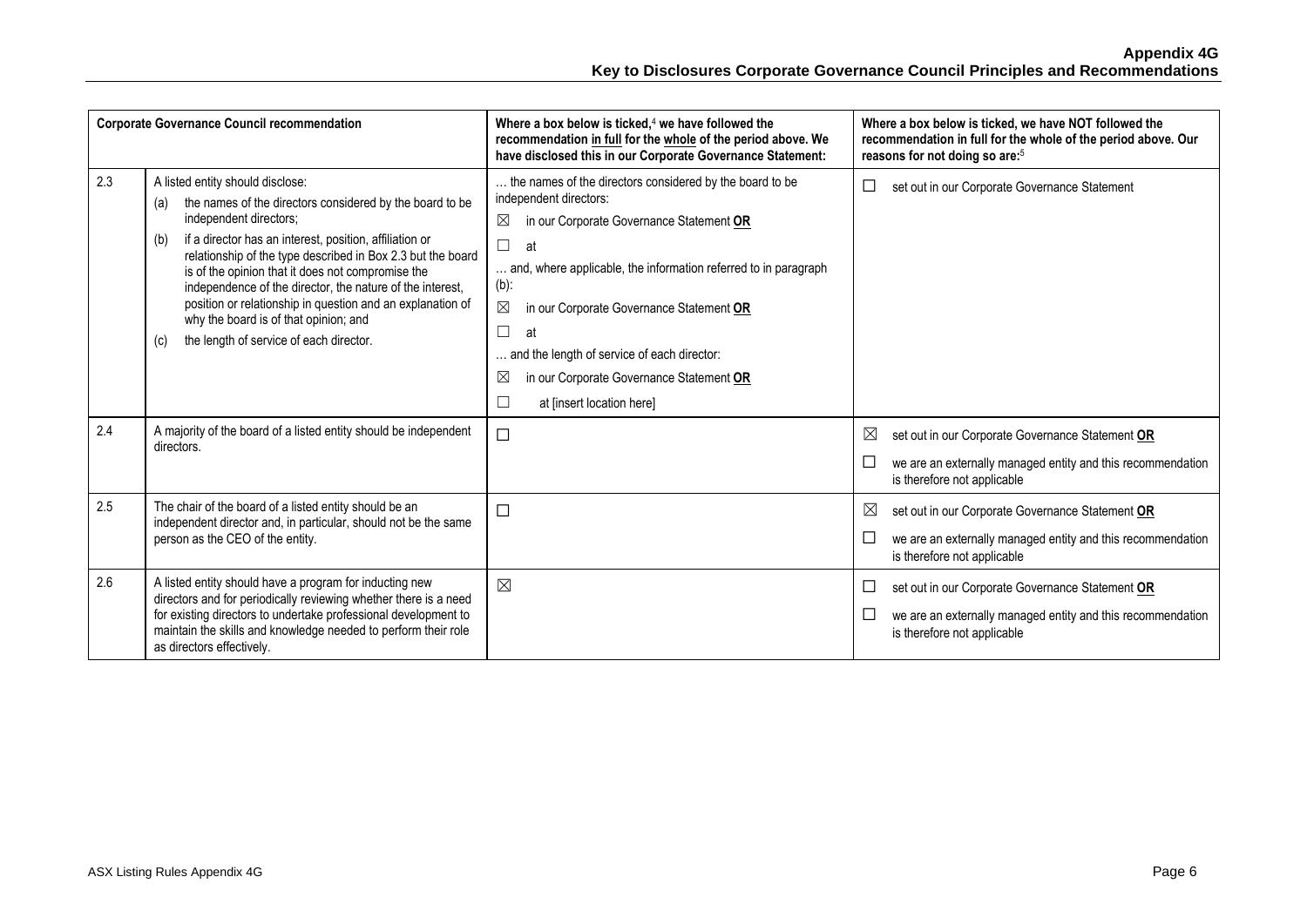**Appendix 4G Key to Disclosures Corporate Governance Council Principles and Recommendations**

| <b>Corporate Governance Council recommendation</b> |                                                                                                                                                                                                                                                    | Where a box below is ticked, $4$ we have followed the<br>recommendation in full for the whole of the period above. We<br>have disclosed this in our Corporate Governance Statement: | Where a box below is ticked, we have NOT followed the<br>recommendation in full for the whole of the period above. Our<br>reasons for not doing so are: <sup>5</sup> |
|----------------------------------------------------|----------------------------------------------------------------------------------------------------------------------------------------------------------------------------------------------------------------------------------------------------|-------------------------------------------------------------------------------------------------------------------------------------------------------------------------------------|----------------------------------------------------------------------------------------------------------------------------------------------------------------------|
|                                                    | PRINCIPLE 3 - INSTIL A CULTURE OF ACTING LAWFULLY, ETHICALLY AND RESPONSIBLY                                                                                                                                                                       |                                                                                                                                                                                     |                                                                                                                                                                      |
| 3.1                                                | A listed entity should articulate and disclose its values.                                                                                                                                                                                         | $\boxtimes$<br>and we have disclosed our values in our code of conduct at:<br>https://www.pivotalsys.com/investors                                                                  | $\Box$<br>set out in our Corporate Governance Statement                                                                                                              |
| 3.2                                                | A listed entity should:<br>have and disclose a code of conduct for its directors.<br>(a)<br>senior executives and employees; and<br>ensure that the board or a committee of the board is<br>(b)<br>informed of any material breaches of that code. | ⊠<br>and we have disclosed our code of conduct at:<br>https://www.pivotalsys.com/investors                                                                                          | $\Box$<br>set out in our Corporate Governance Statement                                                                                                              |
| 3.3                                                | A listed entity should:<br>have and disclose a whistleblower policy; and<br>(a)<br>ensure that the board or a committee of the board is<br>(b)<br>informed of any material incidents reported under that<br>policy.                                | $\boxtimes$<br>and we have disclosed our whistleblower policy our code of conduct at<br>https://www.pivotalsys.com/investors                                                        | $\Box$<br>set out in our Corporate Governance Statement                                                                                                              |
| 3.4                                                | A listed entity should:<br>have and disclose an anti-bribery and corruption policy;<br>(a)<br>and<br>ensure that the board or committee of the board is<br>(b)<br>informed of any material breaches of that policy.                                | $\boxtimes$<br>and we have disclosed our anti-bribery and corruption policy our code<br>conduct at:<br>https://www.pivotalsys.com/investors                                         | $\Box$<br>set out in our Corporate Governance Statement                                                                                                              |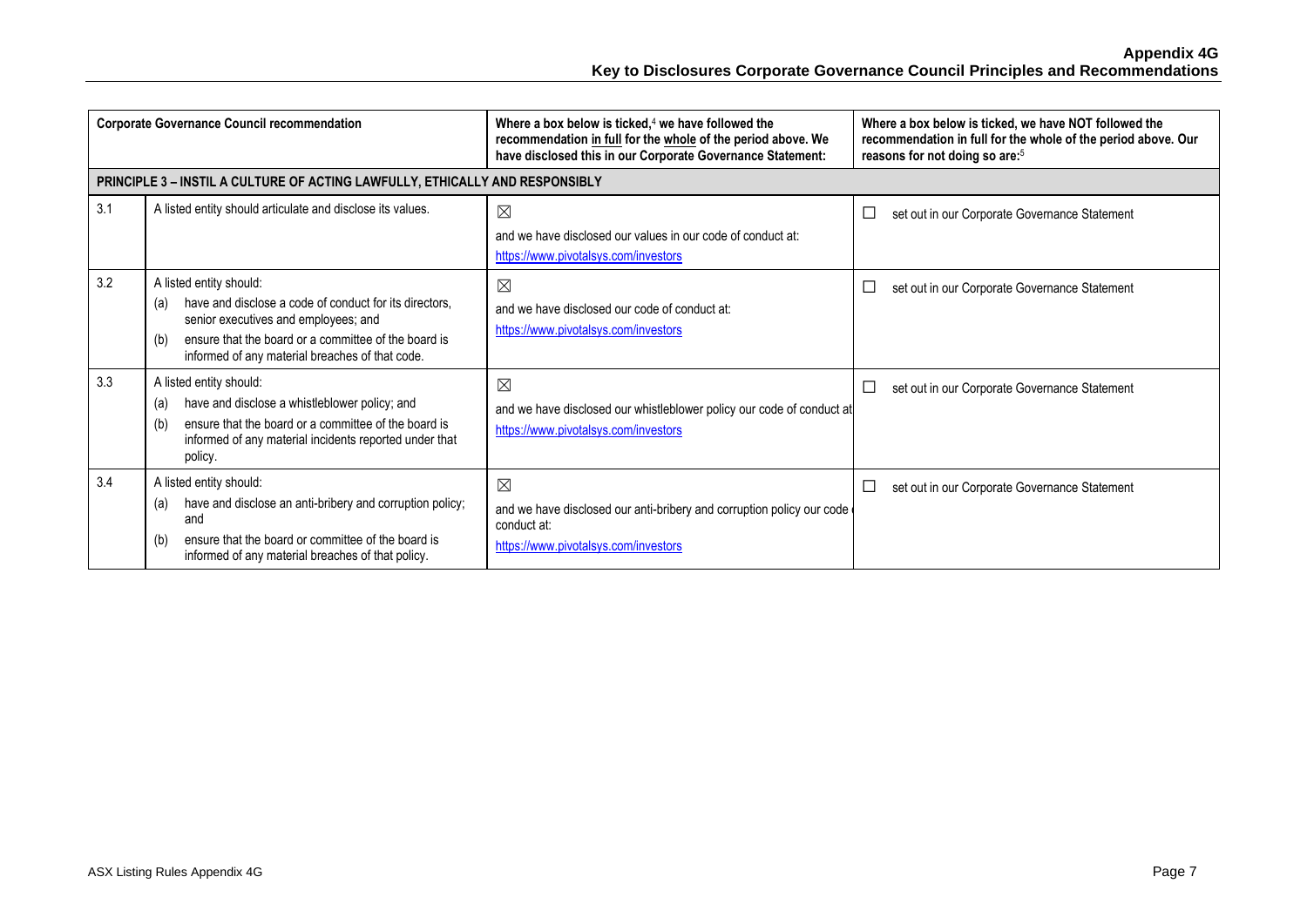|     | <b>Corporate Governance Council recommendation</b>                                                                                                                                                                                                                                                                                                                                                                                                                                                                                                                                                                                                                                                                                                                                                                                                                                                                                                                                                     | Where a box below is ticked, <sup>4</sup> we have followed the<br>recommendation in full for the whole of the period above. We<br>have disclosed this in our Corporate Governance Statement:                                                                                                                                                                                                                                                                                                                                                                                                                                                                                                                                                                                                                                                                                                                                                                        | Where a box below is ticked, we have NOT followed the<br>recommendation in full for the whole of the period above. Our<br>reasons for not doing so are: <sup>5</sup> |
|-----|--------------------------------------------------------------------------------------------------------------------------------------------------------------------------------------------------------------------------------------------------------------------------------------------------------------------------------------------------------------------------------------------------------------------------------------------------------------------------------------------------------------------------------------------------------------------------------------------------------------------------------------------------------------------------------------------------------------------------------------------------------------------------------------------------------------------------------------------------------------------------------------------------------------------------------------------------------------------------------------------------------|---------------------------------------------------------------------------------------------------------------------------------------------------------------------------------------------------------------------------------------------------------------------------------------------------------------------------------------------------------------------------------------------------------------------------------------------------------------------------------------------------------------------------------------------------------------------------------------------------------------------------------------------------------------------------------------------------------------------------------------------------------------------------------------------------------------------------------------------------------------------------------------------------------------------------------------------------------------------|----------------------------------------------------------------------------------------------------------------------------------------------------------------------|
|     | PRINCIPLE 4 - SAFEGUARD THE INTEGRITY OF CORPORATE REPORTS                                                                                                                                                                                                                                                                                                                                                                                                                                                                                                                                                                                                                                                                                                                                                                                                                                                                                                                                             |                                                                                                                                                                                                                                                                                                                                                                                                                                                                                                                                                                                                                                                                                                                                                                                                                                                                                                                                                                     |                                                                                                                                                                      |
| 4.1 | The board of a listed entity should:<br>have an audit committee which:<br>(a)<br>has at least three members, all of whom are non-<br>(1)<br>executive directors and a majority of whom are<br>independent directors; and<br>is chaired by an independent director, who is not<br>(2)<br>the chair of the board.<br>and disclose:<br>the charter of the committee;<br>(3)<br>the relevant qualifications and experience of the<br>(4)<br>members of the committee; and<br>in relation to each reporting period, the number of<br>(5)<br>times the committee met throughout the period and<br>the individual attendances of the members at those<br>meetings; or<br>if it does not have an audit committee, disclose that fact<br>(b)<br>and the processes it employs that independently verify -<br>-and safeguard the integrity of its corporate reporting,<br>including the processes for the appointment and removal<br>of the external auditor and the rotation of the audit<br>engagement partner. | [If the entity complies with paragraph (a):]<br>the fact that we have an audit committee that complies with<br>paragraphs (1) and (2):<br>in our Corporate Governance Statement OR<br>$\Box$<br>$\Box$<br>at<br>and a copy of the charter of the committee:<br>$\boxtimes$<br>at https://www.pivotalsys.com/investors<br>and the information referred to in paragraphs (4) and (5):<br>⊠<br>in our Corporate Governance Statement AND<br>⊠<br>and in the 2021 Annual Report located at<br>https://www.pivotalsys.com/investors<br>[If the entity complies with paragraph (b):]<br>the fact that we do not have an audit committee and the<br>processes we employ that independently verify and safeguard the<br>integrity of our corporate reporting, including the processes for the<br>appointment and removal of the external auditor and the rotation of<br>the audit engagement partner:<br>in our Corporate Governance Statement OR<br>$\Box$<br>$\Box$<br>at | ⊠<br>set out in our Corporate Governance Statement                                                                                                                   |
| 4.2 | The board of a listed entity should, before it approves the<br>entity's financial statements for a financial period, receive from<br>its CEO and CFO a declaration that, in their opinion, the<br>financial records of the entity have been properly maintained<br>and that the financial statements comply with the appropriate<br>accounting standards and give a true and fair view of the<br>financial position and performance of the entity and that the<br>opinion has been formed on the basis of a sound system of risk<br>management and internal control which is operating effectively.                                                                                                                                                                                                                                                                                                                                                                                                    | $\boxtimes$                                                                                                                                                                                                                                                                                                                                                                                                                                                                                                                                                                                                                                                                                                                                                                                                                                                                                                                                                         | set out in our Corporate Governance Statement                                                                                                                        |
| 4.3 | A listed entity should disclose its process to verify the integrity<br>of any periodic corporate report it releases to the market that is<br>not audited or reviewed by an external auditor.                                                                                                                                                                                                                                                                                                                                                                                                                                                                                                                                                                                                                                                                                                                                                                                                           | $\boxtimes$                                                                                                                                                                                                                                                                                                                                                                                                                                                                                                                                                                                                                                                                                                                                                                                                                                                                                                                                                         | set out in our Corporate Governance Statement<br>$\Box$                                                                                                              |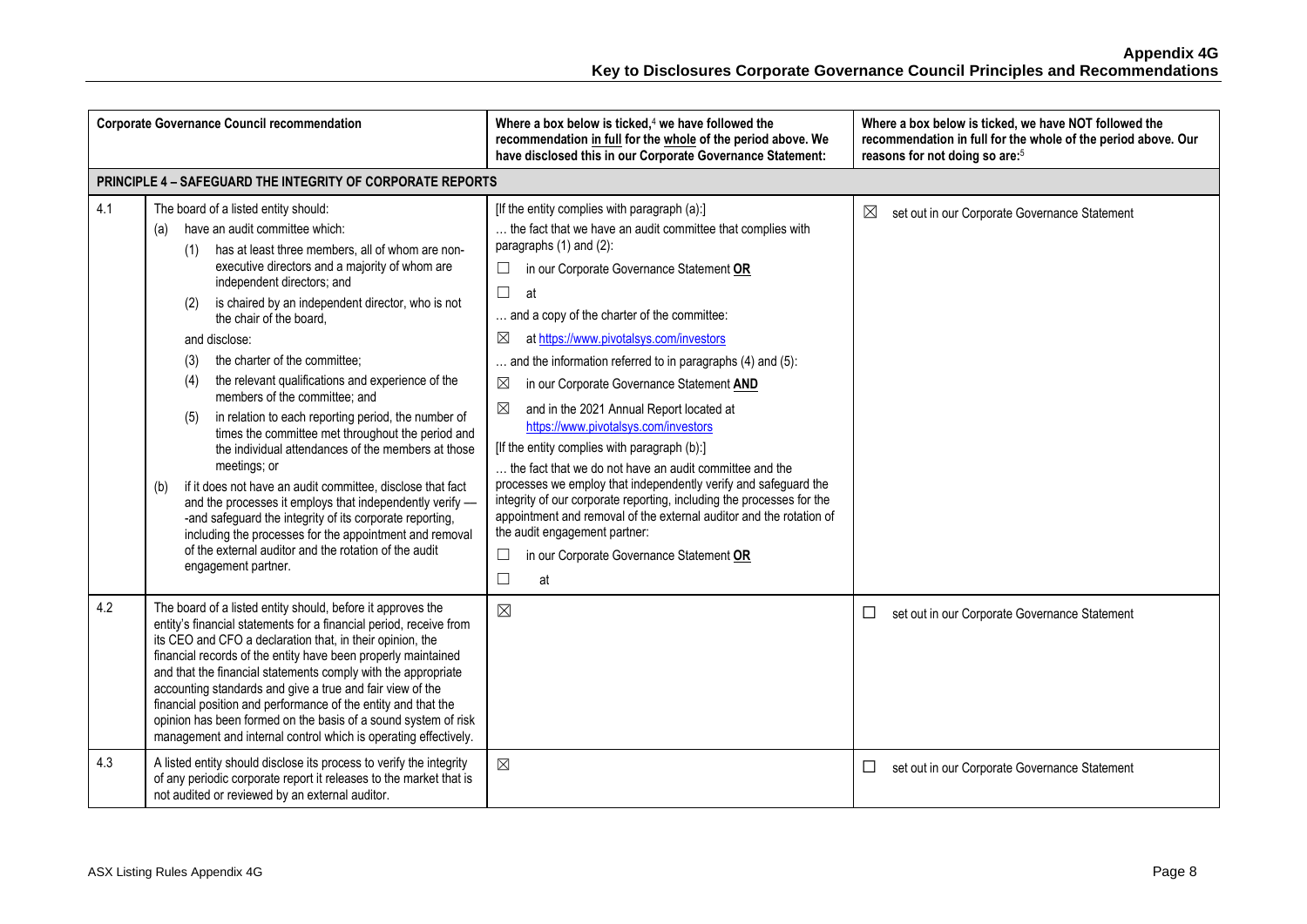|     | <b>Corporate Governance Council recommendation</b>                                                                                                                                                                 | Where a box below is ticked, $4$ we have followed the<br>recommendation in full for the whole of the period above. We<br>have disclosed this in our Corporate Governance Statement: | Where a box below is ticked, we have NOT followed the<br>recommendation in full for the whole of the period above. Our<br>reasons for not doing so are: <sup>5</sup> |
|-----|--------------------------------------------------------------------------------------------------------------------------------------------------------------------------------------------------------------------|-------------------------------------------------------------------------------------------------------------------------------------------------------------------------------------|----------------------------------------------------------------------------------------------------------------------------------------------------------------------|
|     | PRINCIPLE 5 - MAKE TIMELY AND BALANCED DISCLOSURE                                                                                                                                                                  |                                                                                                                                                                                     |                                                                                                                                                                      |
| 5.1 | A listed entity should have and disclose a written policy for<br>complying with its continuous disclosure obligations under<br>listing rule 3.1.                                                                   | $\boxtimes$<br>and we have disclosed our continuous disclosure compliance policy<br>at:<br>https://www.pivotalsys.com/investors                                                     | $\Box$<br>set out in our Corporate Governance Statement                                                                                                              |
| 5.2 | A listed entity should ensure that its board receives copies of all<br>material market announcements promptly after they have been<br>made.                                                                        | $\boxtimes$                                                                                                                                                                         | set out in our Corporate Governance Statement<br>$\Box$                                                                                                              |
| 5.3 | A listed entity that gives a new and substantive investor or<br>analyst presentation should release a copy of the presentation<br>materials on the ASX Market Announcements Platform ahead<br>of the presentation. | $\boxtimes$                                                                                                                                                                         | set out in our Corporate Governance Statement<br>$\Box$                                                                                                              |
|     | PRINCIPLE 6 - RESPECT THE RIGHTS OF SECURITY HOLDERS                                                                                                                                                               |                                                                                                                                                                                     |                                                                                                                                                                      |
| 6.1 | A listed entity should provide information about itself and its<br>governance to investors via its website.                                                                                                        | $\boxtimes$<br>and we have disclosed information about us and our governance on<br>our website at:<br>https://www.pivotalsys.com/investors                                          | $\Box$<br>set out in our Corporate Governance Statement                                                                                                              |
| 6.2 | A listed entity should have an investor relations program that<br>facilitates effective two-way communication with investors.                                                                                      | $\boxtimes$                                                                                                                                                                         | $\Box$<br>set out in our Corporate Governance Statement                                                                                                              |
| 6.3 | A listed entity should disclose how it facilitates and encourages<br>participation at meetings of security holders.                                                                                                | $\boxtimes$                                                                                                                                                                         | set out in our Corporate Governance Statement<br>⊔                                                                                                                   |
| 6.4 | A listed entity should ensure that all substantive resolutions at a<br>meeting of security holders are decided by a poll rather than by<br>a show of hands.                                                        | $\boxtimes$                                                                                                                                                                         | $\Box$<br>set out in our Corporate Governance Statement                                                                                                              |
| 6.5 | A listed entity should give security holders the option to receive<br>communications from, and send communications to, the entity<br>and its security registry electronically.                                     | $\boxtimes$                                                                                                                                                                         | $\Box$<br>set out in our Corporate Governance Statement                                                                                                              |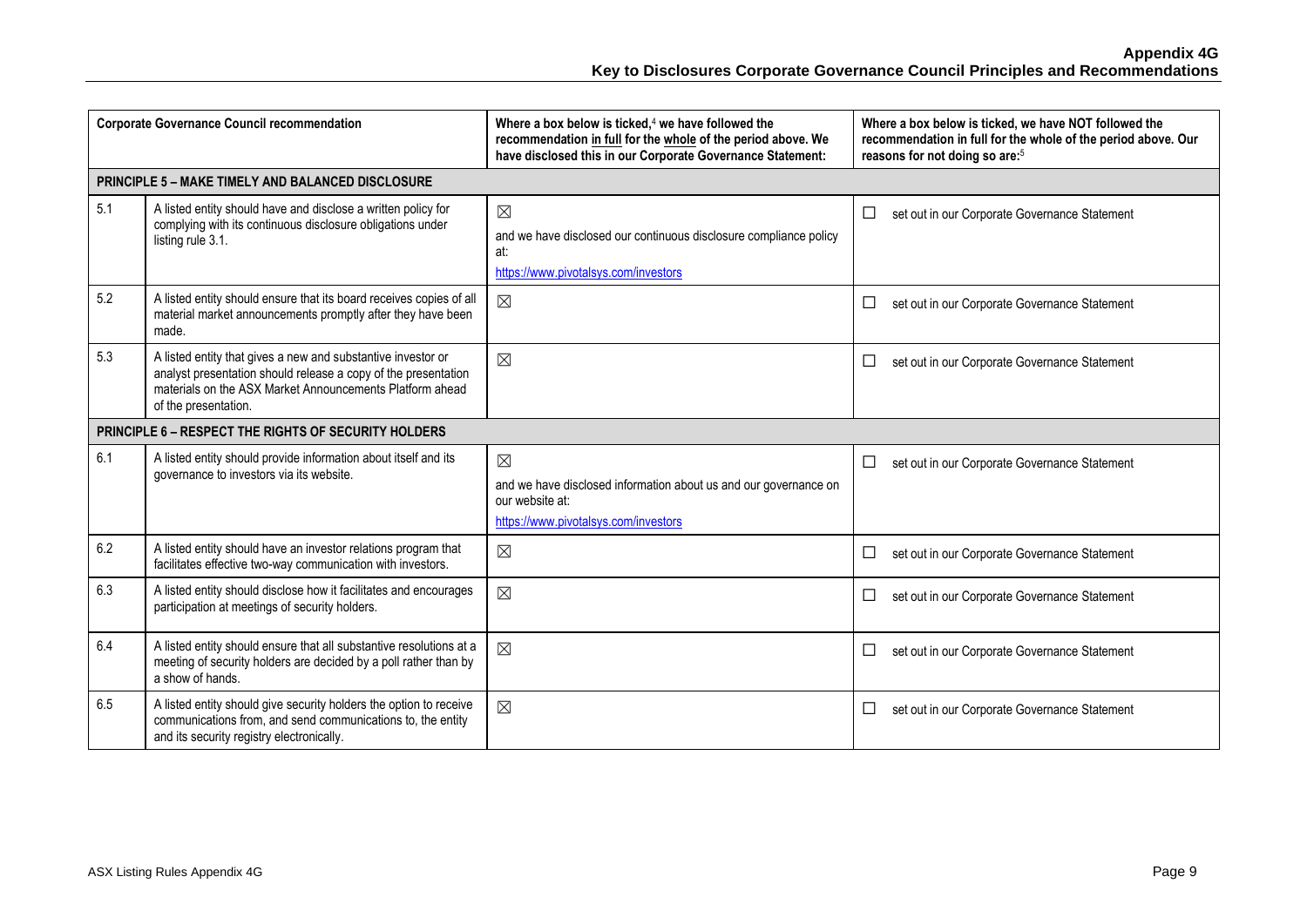| <b>Corporate Governance Council recommendation</b> |                                                                                                                                                                                                                                                                                                                                                                                                                                                                                                                                                                                                                                                                                                                                                                   | Where a box below is ticked, $4$ we have followed the<br>recommendation in full for the whole of the period above. We<br>have disclosed this in our Corporate Governance Statement:                                                                                                                                                                                                                                                                                                                                                                                                                                                                                                                                                                                                                                                   | Where a box below is ticked, we have NOT followed the<br>recommendation in full for the whole of the period above. Our<br>reasons for not doing so are: <sup>5</sup> |
|----------------------------------------------------|-------------------------------------------------------------------------------------------------------------------------------------------------------------------------------------------------------------------------------------------------------------------------------------------------------------------------------------------------------------------------------------------------------------------------------------------------------------------------------------------------------------------------------------------------------------------------------------------------------------------------------------------------------------------------------------------------------------------------------------------------------------------|---------------------------------------------------------------------------------------------------------------------------------------------------------------------------------------------------------------------------------------------------------------------------------------------------------------------------------------------------------------------------------------------------------------------------------------------------------------------------------------------------------------------------------------------------------------------------------------------------------------------------------------------------------------------------------------------------------------------------------------------------------------------------------------------------------------------------------------|----------------------------------------------------------------------------------------------------------------------------------------------------------------------|
|                                                    | <b>PRINCIPLE 7 - RECOGNISE AND MANAGE RISK</b>                                                                                                                                                                                                                                                                                                                                                                                                                                                                                                                                                                                                                                                                                                                    |                                                                                                                                                                                                                                                                                                                                                                                                                                                                                                                                                                                                                                                                                                                                                                                                                                       |                                                                                                                                                                      |
| 7.1                                                | The board of a listed entity should:<br>have a committee or committees to oversee risk, each of<br>(a)<br>which:<br>has at least three members, a majority of whom are<br>(1)<br>independent directors; and<br>is chaired by an independent director,<br>(2)<br>and disclose:<br>the charter of the committee:<br>(3)<br>the members of the committee; and<br>(4)<br>as at the end of each reporting period, the number<br>(5)<br>of times the committee met throughout the period<br>and the individual attendances of the members at<br>those meetings; or<br>if it does not have a risk committee or committees that<br>(b)<br>satisfy (a) above, disclose that fact and the processes it<br>employs for overseeing the entity's risk management<br>framework. | [If the entity complies with paragraph (a):]<br>the fact that we have a committee or committees to oversee risk<br>that comply with paragraphs (1) and (2):<br>in our Corporate Governance Statement OR<br>$\sqcup$<br>$\Box$<br>at<br>and a copy of the charter of the committee:<br>at https://www.pivotalsys.com/investors<br>$\boxtimes$<br>and the information referred to in paragraphs (4) and (5):<br>$\boxtimes$<br>in our Corporate Governance Statement OR<br>⊠<br>and in the 2021 Annual Report located at<br>https://www.pivotalsys.com/investors<br>[If the entity complies with paragraph (b):]<br>the fact that we do not have a risk committee or committees that<br>satisfy (a) and the processes we employ for overseeing our risk<br>management framework:<br>in our Corporate Governance Statement OR<br>⊑<br>at | ⊠<br>set out in our Corporate Governance Statement                                                                                                                   |
| 7.2                                                | The board or a committee of the board should:<br>review the entity's risk management framework at least<br>(a)<br>annually to satisfy itself that it continues to be sound and<br>that the entity is operating with due regard to the risk<br>appetite set by the board; and<br>disclose, in relation to each reporting period, whether<br>(b)<br>such a review has taken place.                                                                                                                                                                                                                                                                                                                                                                                  | $\Box$                                                                                                                                                                                                                                                                                                                                                                                                                                                                                                                                                                                                                                                                                                                                                                                                                                | $\boxtimes$<br>set out in our Corporate Governance Statement                                                                                                         |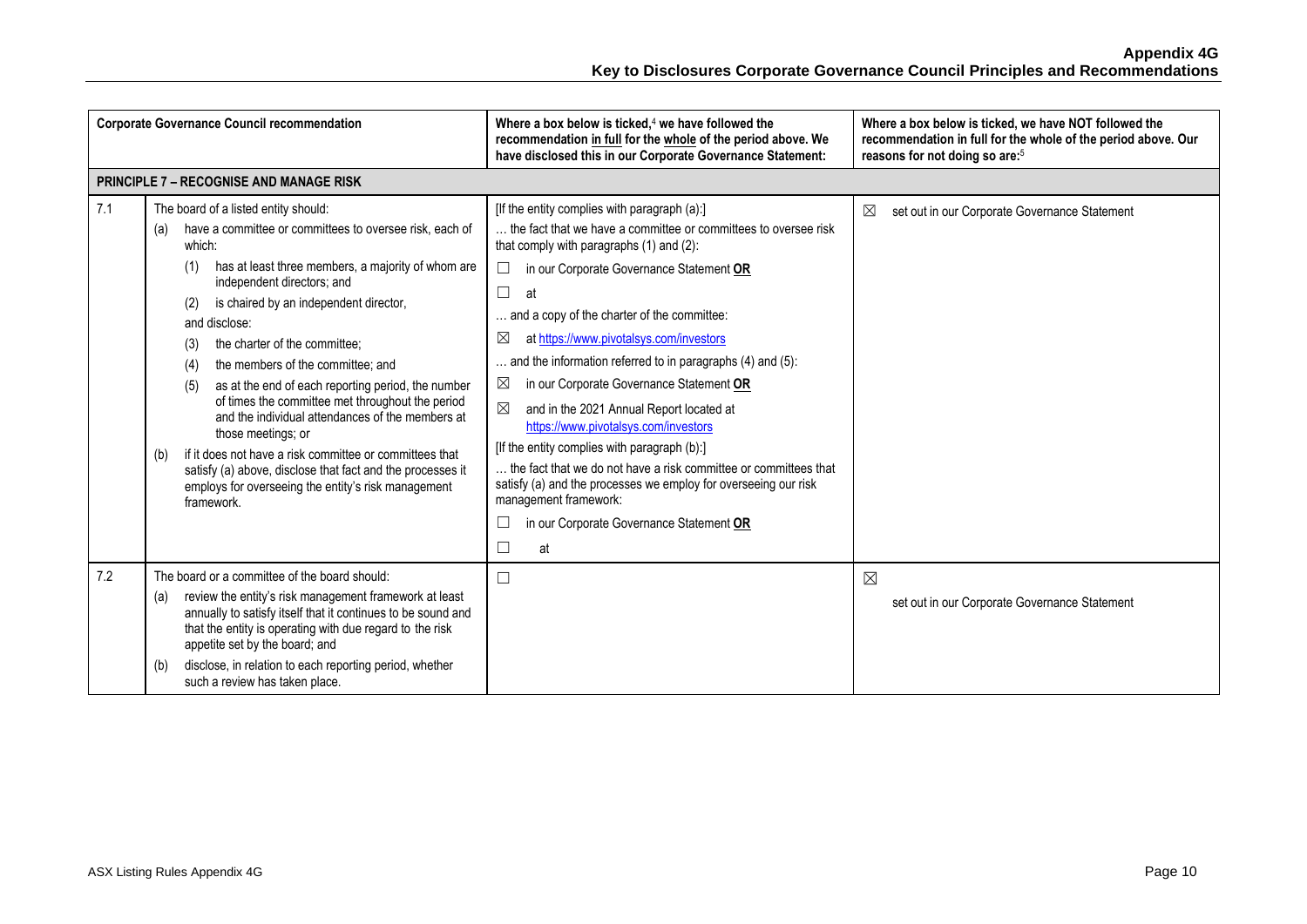| <b>Corporate Governance Council recommendation</b> |                                                                                                                                                                                                                                                                                                                                                                                          | Where a box below is ticked, $4$ we have followed the<br>recommendation in full for the whole of the period above. We<br>have disclosed this in our Corporate Governance Statement:                                                                                                                                                                                                                                                                                                                                      | Where a box below is ticked, we have NOT followed the<br>recommendation in full for the whole of the period above. Our<br>reasons for not doing so are: <sup>5</sup> |
|----------------------------------------------------|------------------------------------------------------------------------------------------------------------------------------------------------------------------------------------------------------------------------------------------------------------------------------------------------------------------------------------------------------------------------------------------|--------------------------------------------------------------------------------------------------------------------------------------------------------------------------------------------------------------------------------------------------------------------------------------------------------------------------------------------------------------------------------------------------------------------------------------------------------------------------------------------------------------------------|----------------------------------------------------------------------------------------------------------------------------------------------------------------------|
| 7.3                                                | A listed entity should disclose:<br>if it has an internal audit function, how the function is<br>(a)<br>structured and what role it performs; or<br>if it does not have an internal audit function, that fact and<br>(b)<br>the processes it employs for evaluating and continually<br>improving the effectiveness of its governance, risk<br>management and internal control processes. | [If the entity complies with paragraph (a):]<br>how our internal audit function is structured and what role it<br>performs:<br>in our Corporate Governance Statement OR<br>$\Box$<br>at<br>[If the entity complies with paragraph (b):]<br>the fact that we do not have an internal audit function and the<br>processes we employ for evaluating and continually improving the<br>effectiveness of our risk management and internal control<br>processes:<br>$\bowtie$<br>in our Corporate Governance Statement OR<br>at | ⊑<br>set out in our Corporate Governance Statement                                                                                                                   |
| 7.4                                                | A listed entity should disclose whether it has any material<br>exposure to environmental or social risks and, if it does, how it<br>manages or intends to manage those risks.                                                                                                                                                                                                            | $\boxtimes$                                                                                                                                                                                                                                                                                                                                                                                                                                                                                                              | ⊑<br>set out in our Corporate Governance Statement                                                                                                                   |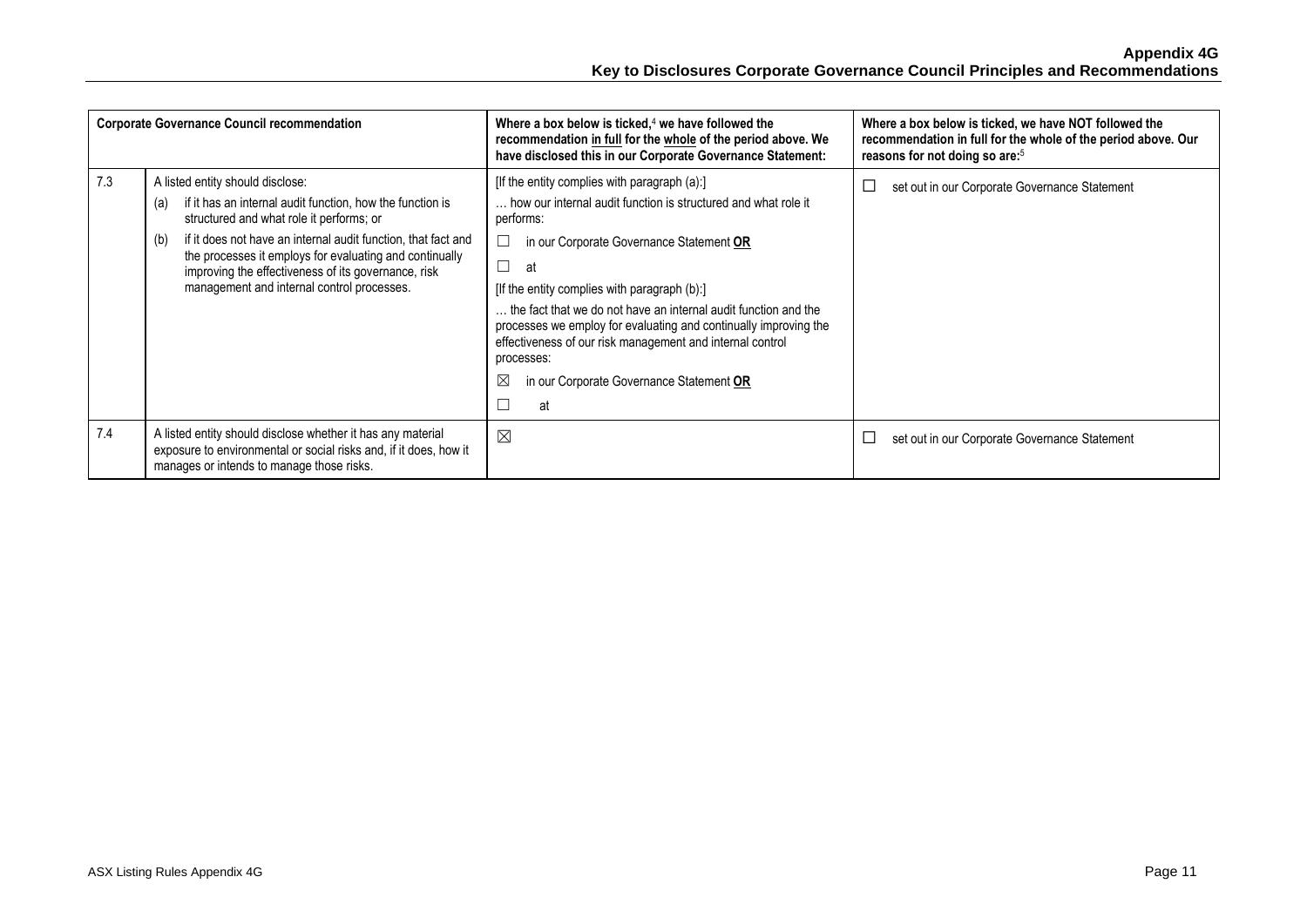| <b>Corporate Governance Council recommendation</b> |                                                                                                                                                                                                                                                                                                                                                                                                                                                                                                                                                                                                                                                                                                                                                                                                                     | Where a box below is ticked, $4$ we have followed the<br>recommendation in full for the whole of the period above. We<br>have disclosed this in our Corporate Governance Statement:                                                                                                                                                                                                                                                                                                                                                                                                                                                                                                                                                                                                                                                                                                                           | Where a box below is ticked, we have NOT followed the<br>recommendation in full for the whole of the period above. Our<br>reasons for not doing so are: <sup>5</sup>                                                                                                               |
|----------------------------------------------------|---------------------------------------------------------------------------------------------------------------------------------------------------------------------------------------------------------------------------------------------------------------------------------------------------------------------------------------------------------------------------------------------------------------------------------------------------------------------------------------------------------------------------------------------------------------------------------------------------------------------------------------------------------------------------------------------------------------------------------------------------------------------------------------------------------------------|---------------------------------------------------------------------------------------------------------------------------------------------------------------------------------------------------------------------------------------------------------------------------------------------------------------------------------------------------------------------------------------------------------------------------------------------------------------------------------------------------------------------------------------------------------------------------------------------------------------------------------------------------------------------------------------------------------------------------------------------------------------------------------------------------------------------------------------------------------------------------------------------------------------|------------------------------------------------------------------------------------------------------------------------------------------------------------------------------------------------------------------------------------------------------------------------------------|
|                                                    | <b>PRINCIPLE 8 - REMUNERATE FAIRLY AND RESPONSIBLY</b>                                                                                                                                                                                                                                                                                                                                                                                                                                                                                                                                                                                                                                                                                                                                                              |                                                                                                                                                                                                                                                                                                                                                                                                                                                                                                                                                                                                                                                                                                                                                                                                                                                                                                               |                                                                                                                                                                                                                                                                                    |
| 8.1                                                | The board of a listed entity should:<br>have a remuneration committee which:<br>(a)<br>has at least three members, a majority of whom are<br>(1)<br>independent directors; and<br>is chaired by an independent director,<br>(2)<br>and disclose:<br>the charter of the committee;<br>(3)<br>the members of the committee; and<br>(4)<br>as at the end of each reporting period, the number<br>(5)<br>of times the committee met throughout the period<br>and the individual attendances of the members at<br>those meetings; or<br>if it does not have a remuneration committee, disclose<br>(b)<br>that fact and the processes it employs for setting the level<br>and composition of remuneration for directors and senior<br>executives and ensuring that such remuneration is<br>appropriate and not excessive. | [If the entity complies with paragraph (a):]<br>the fact that we have a remuneration committee that complies<br>with paragraphs $(1)$ and $(2)$ :<br>in our Corporate Governance Statement OR<br>⊔<br>$\Box$<br>at<br>and a copy of the charter of the committee:<br>at https://www.pivotalsys.com/investors<br>⊠<br>and the information referred to in paragraphs (4) and (5):<br>in our Corporate Governance Statement OR<br>$\boxtimes$<br>⊠<br>and in the 2021 Annual Report located at<br>https://www.pivotalsys.com/investors<br>[If the entity complies with paragraph (b):]<br>the fact that we do not have a remuneration committee and the<br>processes we employ for setting the level and composition of<br>remuneration for directors and senior executives and ensuring that<br>such remuneration is appropriate and not excessive:<br>in our Corporate Governance Statement OR<br>at<br>$\Box$ | $\boxtimes$<br>set out in our Corporate Governance Statement OR<br>$\Box$<br>we are an externally managed entity and this recommendation<br>is therefore not applicable                                                                                                            |
| 8.2                                                | A listed entity should separately disclose its policies and<br>practices regarding the remuneration of non-executive directors<br>and the remuneration of executive directors and other senior<br>executives.                                                                                                                                                                                                                                                                                                                                                                                                                                                                                                                                                                                                       | $\boxtimes$                                                                                                                                                                                                                                                                                                                                                                                                                                                                                                                                                                                                                                                                                                                                                                                                                                                                                                   | □<br>set out in our Corporate Governance Statement OR<br>$\Box$<br>we are an externally managed entity and this recommendation<br>is therefore not applicable                                                                                                                      |
| 8.3                                                | A listed entity which has an equity-based remuneration scheme<br>should:<br>have a policy on whether participants are permitted to<br>(a)<br>enter into transactions (whether through the use of<br>derivatives or otherwise) which limit the economic risk of<br>participating in the scheme; and<br>disclose that policy or a summary of it.<br>(b)                                                                                                                                                                                                                                                                                                                                                                                                                                                               | $\boxtimes$<br>and we have disclosed our policy on this issue or a summary of it at:<br>https://www.pivotalsys.com/investors                                                                                                                                                                                                                                                                                                                                                                                                                                                                                                                                                                                                                                                                                                                                                                                  | □<br>set out in our Corporate Governance Statement OR<br>$\Box$<br>we do not have an equity-based remuneration scheme and<br>this recommendation is therefore not applicable OR<br>□<br>we are an externally managed entity and this recommendation<br>is therefore not applicable |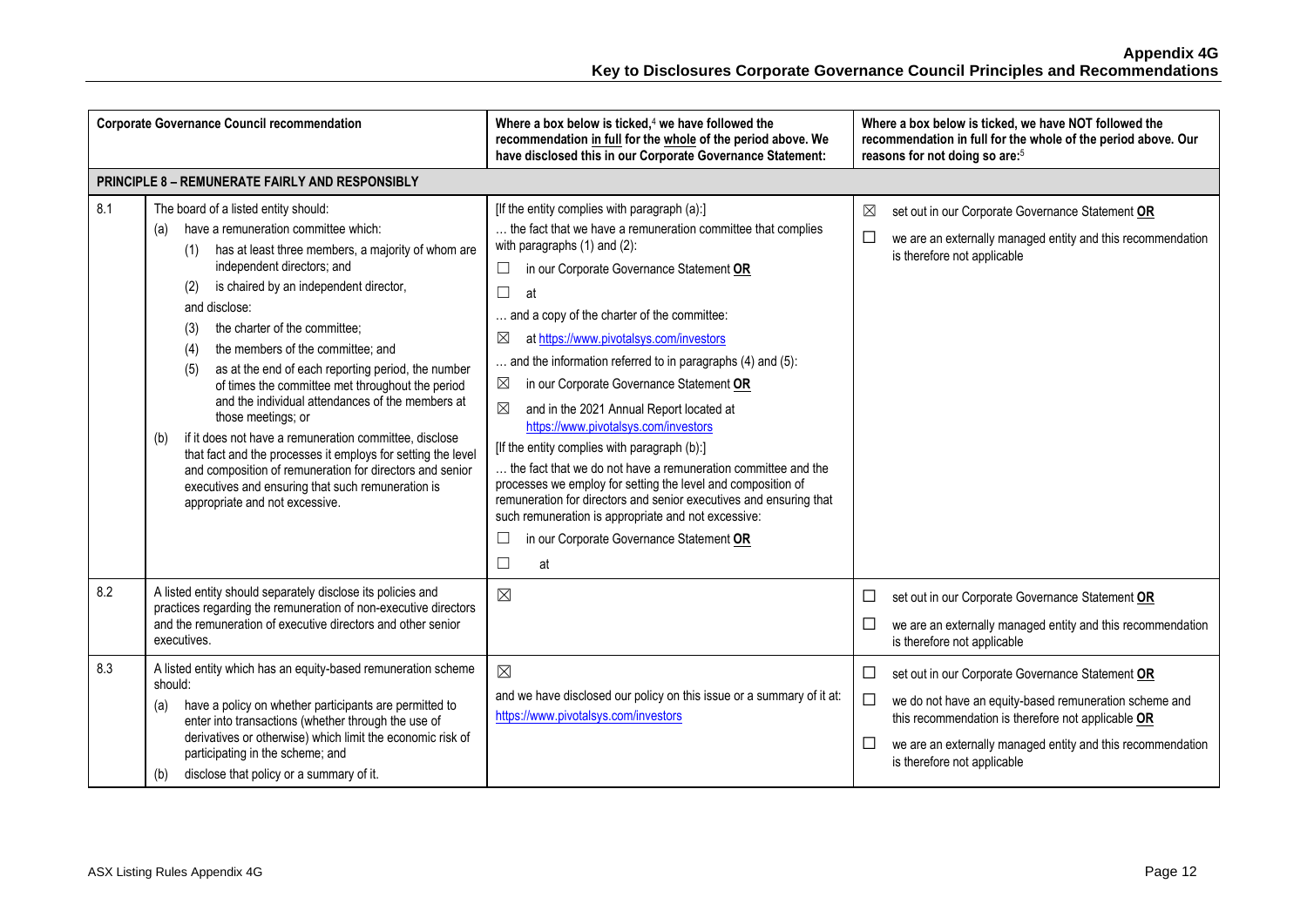

#### **Pivotal Systems Corporation**

# **ARBN 626 346 325 (the 'Company')**

### **2021 Corporate Governance Statement**

This Corporate Governance Statement (**Statement**) sets out the Company's compliance with the ASX Corporate Governance Council's Corporate Governance Principles and Recommendations (4<sup>th</sup> edition) (ASX Recommendations) during the reporting period 1 January 2021 to 31 December 2021 (Reporting Period). The ASX Recommendations are not mandatory. However, the Company seeks to follow the ASX Recommendations to the extent that it is practicable having regard to the size and nature of its operations. This Statement sets out the extent to which the Company has followed the ASX Recommendations during the Reporting Period.

The Board of the Company currently has in place corporate governance policies and charters which have been posted in a dedicated corporate governance information section on the Company's website at https://www.pivotalsys.com/investors.

This Statement is current as at 30 March 2022 (Fremont PST), 31 March 2022 (Sydney AEDT) and has been approved by the Board.

| <b>Principles and Recommendations</b> |                                                                                                                                                                                                                                                          | <b>Comply</b><br>Yes / No | <b>Explanation</b>                                                                                                                                                                                                                                                                                                                                                                                                                                                                |
|---------------------------------------|----------------------------------------------------------------------------------------------------------------------------------------------------------------------------------------------------------------------------------------------------------|---------------------------|-----------------------------------------------------------------------------------------------------------------------------------------------------------------------------------------------------------------------------------------------------------------------------------------------------------------------------------------------------------------------------------------------------------------------------------------------------------------------------------|
|                                       | Lay solid foundations for management and oversight                                                                                                                                                                                                       |                           |                                                                                                                                                                                                                                                                                                                                                                                                                                                                                   |
| 1.1                                   | Companies should have and disclose a board charter setting<br>out:<br>the respective roles and responsibilities of its board<br>(a)<br>and management; and<br>those matters expressly reserved to the board and<br>(b)<br>those delegated to management. | <b>Yes</b>                | The respective roles and responsibilities of the Board and management are<br>defined under the Board Charter, a copy of which is available on the<br>Company's website at https://www.pivotalsys.com/investors/#corpgov. There is<br>a clear delineation between the Board's responsibility for the Company's<br>strategy and activities, and the day-to-day management of operations<br>conferred upon the Chief Executive Officer and certain other officers of the<br>Company. |
|                                       | Companies should:<br>(a)<br>undertake appropriate checks before appointing a<br>person, or putting forward to security holders a<br>candidate for election, as a director; and                                                                           | Yes                       | The process for selection, appointment, and re-appointment of directors is<br>detailed in the Remuneration and Nomination Committee Charter, a copy of<br>which is available on the Company's website at<br>https://www.pivotalsys.com/investors/#corpgov.                                                                                                                                                                                                                        |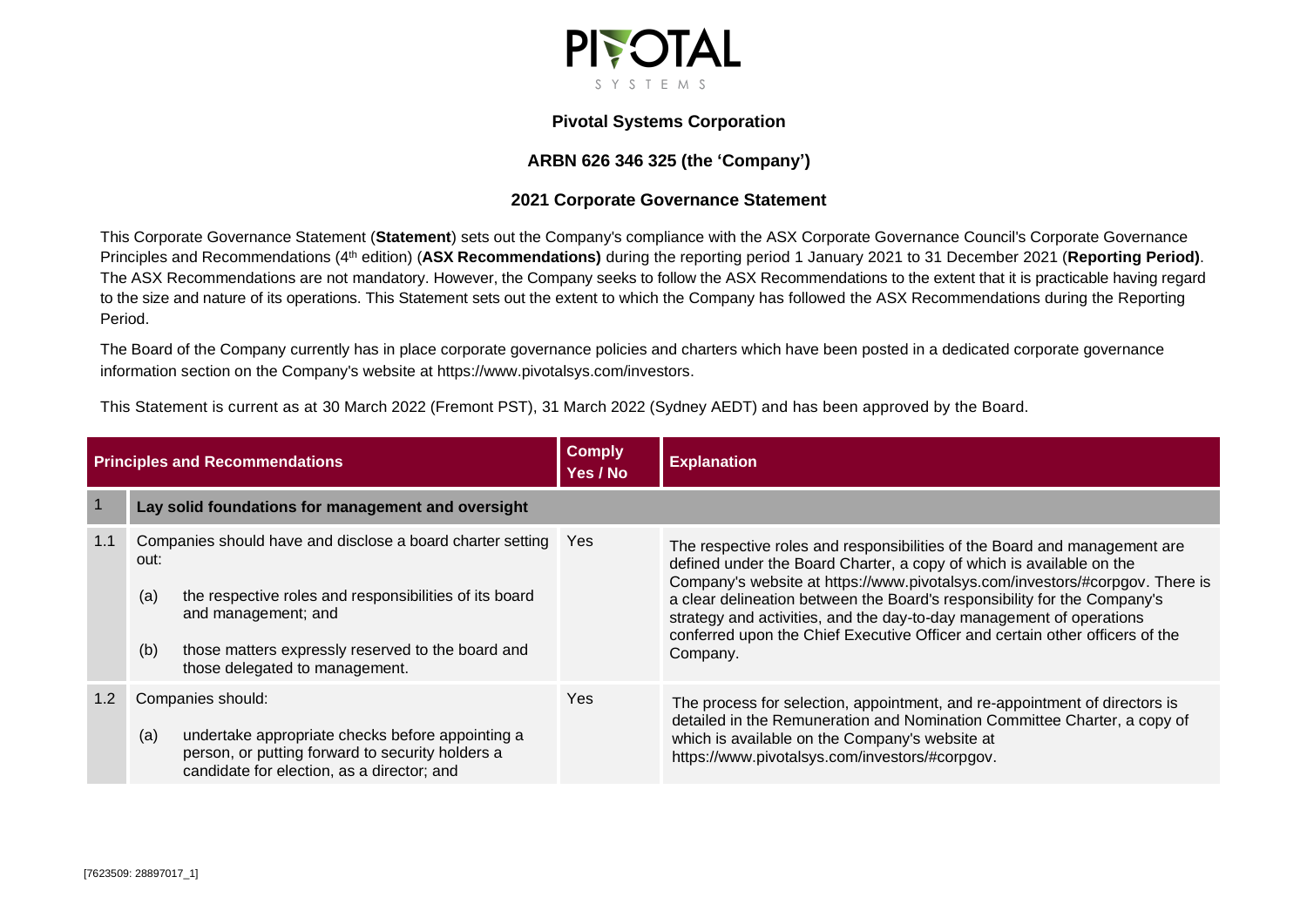| <b>Principles and Recommendations</b> |     |                                                                                                                                                                                                                                           | <b>Comply</b><br>Yes / No | <b>Explanation</b>                                                                                                                                                                                                                                                                                                                                                                                                                                                                                                                                                                                                                                                                                |
|---------------------------------------|-----|-------------------------------------------------------------------------------------------------------------------------------------------------------------------------------------------------------------------------------------------|---------------------------|---------------------------------------------------------------------------------------------------------------------------------------------------------------------------------------------------------------------------------------------------------------------------------------------------------------------------------------------------------------------------------------------------------------------------------------------------------------------------------------------------------------------------------------------------------------------------------------------------------------------------------------------------------------------------------------------------|
|                                       | (b) | provide security holders with all material information<br>in its possession relevant to a decision on whether or<br>not to elect or re-elect a director.                                                                                  |                           | The Remuneration and Nomination Committee is responsible for undertaking<br>appropriate checks prior to appointment of a director or putting forward to<br>shareholders a new candidate for election as a director. The checks undertaken<br>may include checks in relation to the person's character, experience and<br>qualifications, criminal history and bankruptcy.                                                                                                                                                                                                                                                                                                                         |
|                                       |     |                                                                                                                                                                                                                                           |                           | Under the Remuneration and Nomination Committee Charter, shareholders<br>are required to be provided with all material information in the Committee's<br>possession relevant to a decision on whether or not to elect or re-elect a<br>director (including, biographical details, qualifications, a statement as to<br>whether the Board supports the election of the director and the director's<br>independence or otherwise and, details of any existing directorships). Such<br>information will be provided in the relevant Notice of Meeting for election or re-<br>election of such Director.<br>There were no new director appointments made by the Board during the<br>reporting period. |
| 1.3                                   |     | Companies should have a written agreement with each<br>director and senior executive setting out the terms of their<br>appointment.                                                                                                       | Yes                       | The Company has a written agreement in place with each director and senior<br>executive, setting out the terms of their appointment.                                                                                                                                                                                                                                                                                                                                                                                                                                                                                                                                                              |
| 1.4                                   |     | The company secretary (or person nominated by the Board<br>to perform the role of company secretary) should be<br>accountable directly to the board, through the chair, on all<br>matters to do with the proper functioning of the board. | <b>No</b>                 | The Company has not appointed a company secretary as it is not required to<br>appoint a company secretary under Delaware General Corporation Law and<br>applicable US law. The Company has engaged Company Matters Pty Ltd to<br>provide company secretarial services, as and when requested by the Company<br>from time-to-time, and to act as Pivotal's ASX Representative under ASX Listing<br>Rule 12.6.                                                                                                                                                                                                                                                                                      |
|                                       |     |                                                                                                                                                                                                                                           |                           | The relevant person nominated by Company Matters Pty Ltd to perform the ASX<br>Representative services, Danny Davies, reports directly to the Chair of the<br>Board and is directly accountable to the Chair on all matters to do with the<br>proper functioning of the board.                                                                                                                                                                                                                                                                                                                                                                                                                    |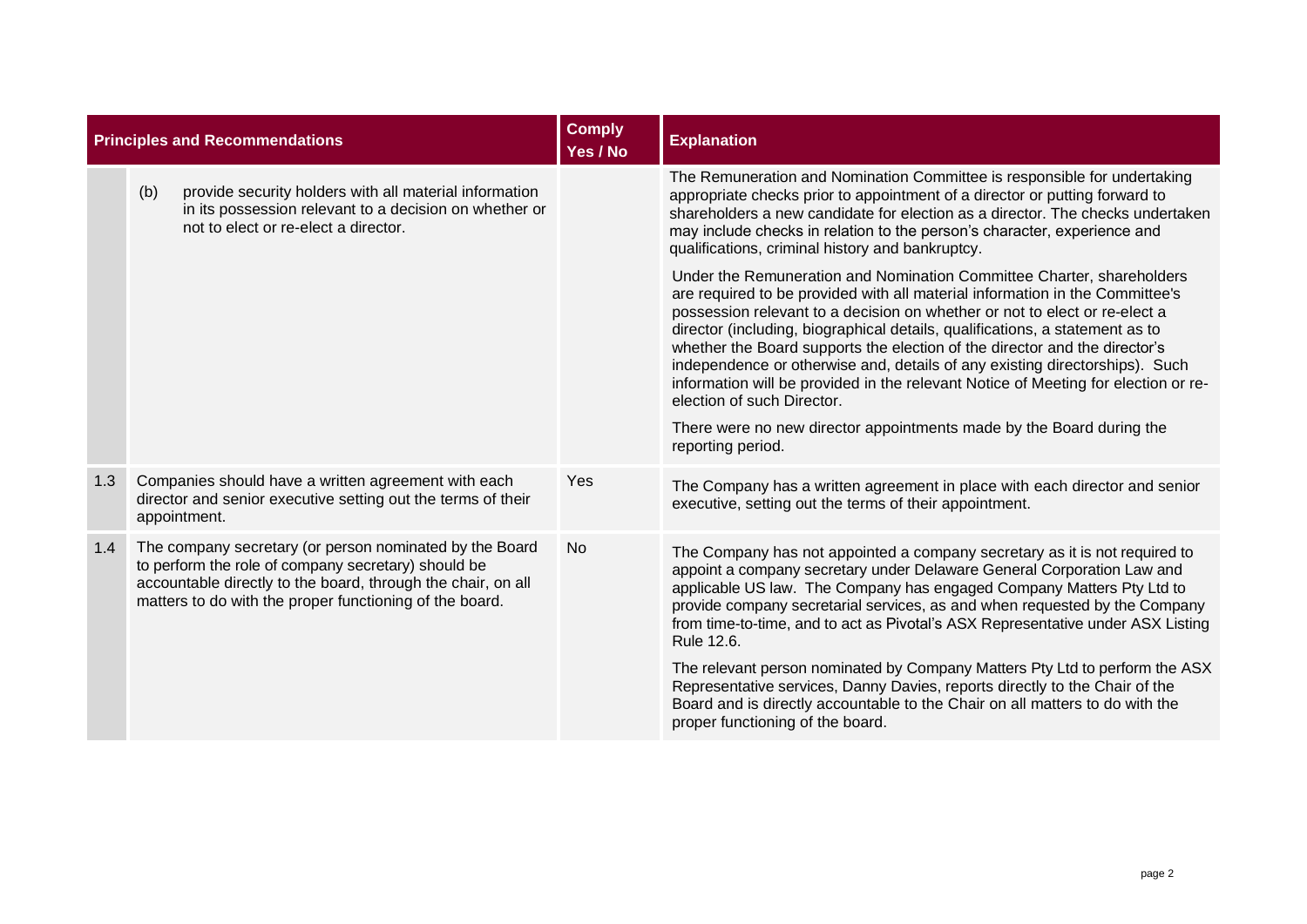|     | <b>Principles and Recommendations</b>                                                                                                                                                                                                                                                                                                                                                                                                                                                                                                                                                                                                                                                                                                                                                                                                                                                                                                                                                                                                                                                                                                                                                                                                                   | <b>Comply</b><br>Yes / No                                                            | <b>Explanation</b>                                                                                                                                                                                                                                                                                                                                                                                                                                                                                                                                                                                                                                                                                                                                                                                                                                                                                                                                                                                                                                                                                                                                                                                                                                                                                                                                                                                                                                                                                                                                                                                                                                       |                                                                    |                                                       |  |  |
|-----|---------------------------------------------------------------------------------------------------------------------------------------------------------------------------------------------------------------------------------------------------------------------------------------------------------------------------------------------------------------------------------------------------------------------------------------------------------------------------------------------------------------------------------------------------------------------------------------------------------------------------------------------------------------------------------------------------------------------------------------------------------------------------------------------------------------------------------------------------------------------------------------------------------------------------------------------------------------------------------------------------------------------------------------------------------------------------------------------------------------------------------------------------------------------------------------------------------------------------------------------------------|--------------------------------------------------------------------------------------|----------------------------------------------------------------------------------------------------------------------------------------------------------------------------------------------------------------------------------------------------------------------------------------------------------------------------------------------------------------------------------------------------------------------------------------------------------------------------------------------------------------------------------------------------------------------------------------------------------------------------------------------------------------------------------------------------------------------------------------------------------------------------------------------------------------------------------------------------------------------------------------------------------------------------------------------------------------------------------------------------------------------------------------------------------------------------------------------------------------------------------------------------------------------------------------------------------------------------------------------------------------------------------------------------------------------------------------------------------------------------------------------------------------------------------------------------------------------------------------------------------------------------------------------------------------------------------------------------------------------------------------------------------|--------------------------------------------------------------------|-------------------------------------------------------|--|--|
| 1.5 | Companies should:<br>(a) have and disclose a diversity policy;<br>through its board or a committee of the board set<br>(b)<br>measurable objectives for achieving gender diversity in<br>the composition of its board, senior executives and<br>workforce generally; and<br>disclose in relation to each reporting period:<br>(c)<br>(1) the measurable objectives set for that period to<br>achieve gender diversity;<br>(2) the entity's progress towards achieving those<br>objectives; and<br>$(3)$ either:<br>(A) the respective proportions of men and women<br>on the board, in senior executive positions and<br>across the whole workforce (including how the<br>entity has defined "senior executive" for these<br>purposes); or<br>(B) if the entity is a "relevant employer" under the<br>Workplace Gender Equality Act, the entity's<br>most recent "Gender Equality Indicators", as<br>defined in and published under that Act.<br>(i)<br>If the entity was in the S&P / ASX 300 Index at<br>the commencement of the reporting period,<br>the measurable objective for achieving gender<br>diversity in the composition of its board should<br>be to have not less than 30% of its directors of<br>each gender within a specified period. | No - in<br>relation to<br>(b)<br>$Yes -$<br>remainder<br><sub>of</sub><br>guidelines | The Company has adopted a Diversity Policy, a copy of which is<br>available on the Company's website at<br>https://www.pivotalsys.com/investors/#corpgov.<br>The Diversity Policy requires the Board to adopt measurable objectives to<br>assist the Company to achieve gender diversity and to review the<br>Company's progress in achieving these objectives.<br>The Remuneration and Nomination Committee is responsible for<br>recommending measurable objectives to the Board in light of the Company's<br>general selection policy for Personnel and to report to the Board each year on<br>the effectiveness of the objectives and the Company's progress towards<br>achieving the objectives.<br>The Board has not currently set measurable diversity objectives due to<br>the Company's size and nature as it employs only 46 employees. The<br>Company has a strong commitment to diversity and recognises the<br>value of attracting and retaining personnel with different backgrounds,<br>knowledge, experiences and abilities. Furthermore, the Company's<br>workforce includes employees from various cultural, ethnic, age and<br>religious backgrounds. The Board will continue to regularly assess<br>setting measurable objectives as it relates to gender diversity.<br>The respective proportions of men and women on the Board, in senior<br>executive positions (defined as all senior executives that report directly to the<br>CEO) and across the whole organisation are as follows:<br><b>Board</b><br><b>Senior Executive</b><br><b>All Employees</b><br>The Company is not a "relevant employer" under the Workplace Gender | Male $(\%)$<br>100 (2020: 100)<br>100 (2020: 100)<br>76 (2020: 74) | Female (%)<br>0(2020:0)<br>0(2020:0)<br>24 (2020: 26) |  |  |
|     |                                                                                                                                                                                                                                                                                                                                                                                                                                                                                                                                                                                                                                                                                                                                                                                                                                                                                                                                                                                                                                                                                                                                                                                                                                                         |                                                                                      | Equality Act.                                                                                                                                                                                                                                                                                                                                                                                                                                                                                                                                                                                                                                                                                                                                                                                                                                                                                                                                                                                                                                                                                                                                                                                                                                                                                                                                                                                                                                                                                                                                                                                                                                            |                                                                    |                                                       |  |  |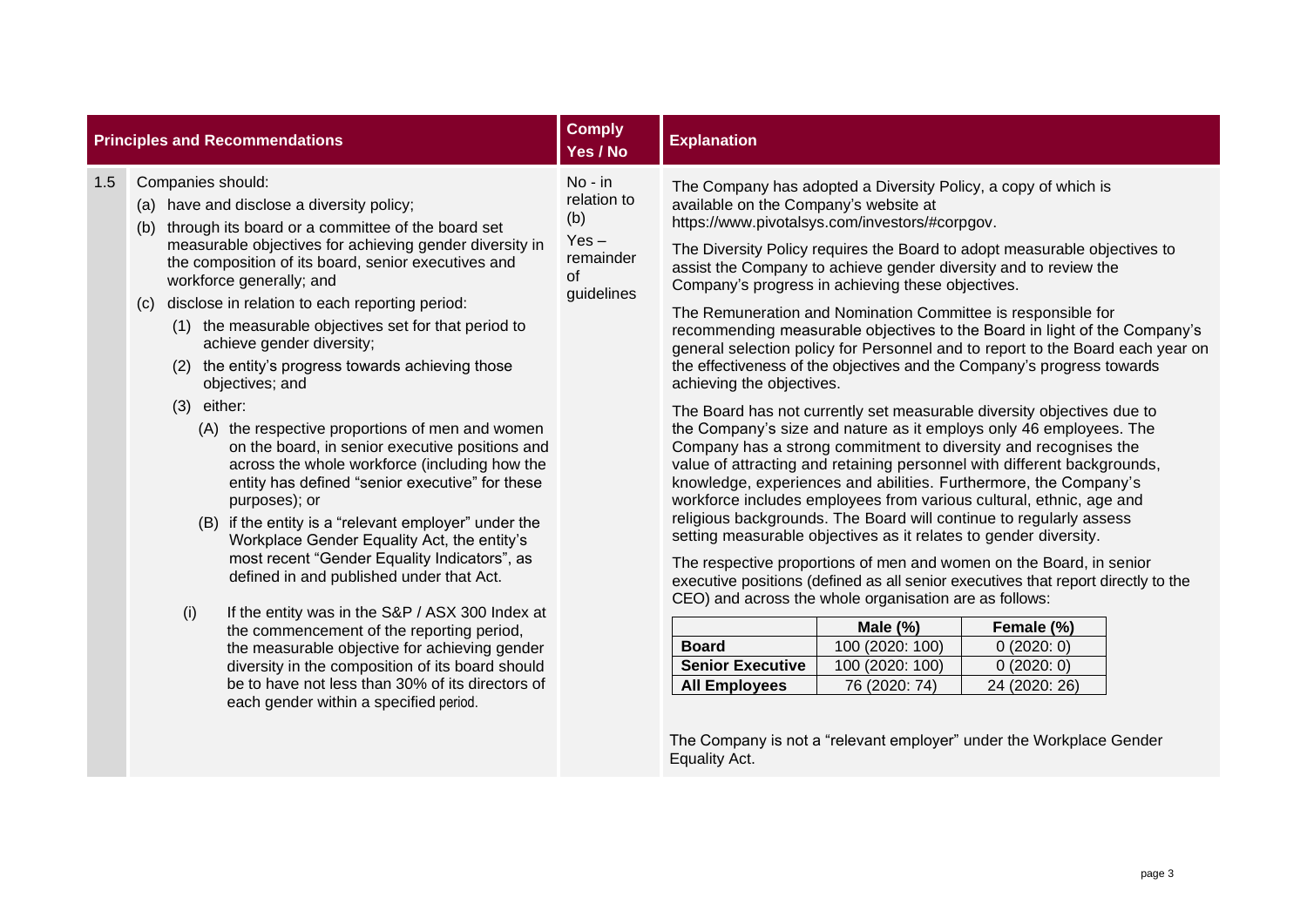|     | <b>Principles and Recommendations</b>       |                                                                                                                                                                                                                                                                                                            | <b>Comply</b><br>Yes / No | <b>Explanation</b>                                                                                                                                                                                                                                                                                                                                                                                                                                                                                                                                                                                                                                                                                                                                                                                                                                                                                                                                                                                                                                                                                                |
|-----|---------------------------------------------|------------------------------------------------------------------------------------------------------------------------------------------------------------------------------------------------------------------------------------------------------------------------------------------------------------|---------------------------|-------------------------------------------------------------------------------------------------------------------------------------------------------------------------------------------------------------------------------------------------------------------------------------------------------------------------------------------------------------------------------------------------------------------------------------------------------------------------------------------------------------------------------------------------------------------------------------------------------------------------------------------------------------------------------------------------------------------------------------------------------------------------------------------------------------------------------------------------------------------------------------------------------------------------------------------------------------------------------------------------------------------------------------------------------------------------------------------------------------------|
| 1.6 | Companies should:<br>(a)<br>(b)             | have and disclose a process for periodically<br>evaluating the performance of the board, its<br>committees and individual directors; and<br>disclose, in relation to each Reporting Period,<br>whether a performance evaluation was undertaken in<br>the Reporting Period in accordance with that process. | <b>No</b>                 | Under the Board Charter, the Board is responsible for:<br>at least once per year, with the advice and assistance of the<br>Remuneration and Nomination Committee, reviewing and evaluating<br>the performance of the Board, each Board Committee and each<br>individual director against the relevant charters, corporate<br>governance policies, and agreed goals and objectives (as<br>applicable);<br>following each review and evaluation, considering how to improve<br>performance; and<br>agreeing and setting the goals and objectives for the Board and its<br>Committees each year and if necessary, amending the relevant<br>charters, committees, policies or goals and objectives.<br>During the Reporting Period, the Board did not conduct a performance<br>evaluation due to COVID-19 related disruptions, and active involvement<br>exploring a NASDAQ listing and completing the rights offering, which<br>impacted the Company's ability to efficiently conduct such evaluations.<br>However, the Board is intending to conduct these performance evaluations in<br>the coming financial year. |
| 1.7 | Companies should:<br>(a)<br>(b)<br>process. | have and disclose a process for periodically<br>evaluating the performance of its senior executives at<br>least once every reporting period; and<br>disclose, in relation to each Reporting Period,<br>whether a performance evaluation was undertaken in<br>the Reporting Period in accordance with that  | Yes                       | Under the Board Charter, the Board is responsible for appointing, monitoring<br>and managing the performance of the Company's executive directors and<br>with the advice and assistance of the Remuneration and Nomination<br>Committee, reviewing and approving the performance of the Company's<br>senior executives.<br>A performance evaluation of the senior executives was carried out including<br>a formal full year assessment conducted by the Chief Executive Officer. The<br>assessment criteria comprise the key performance indicators and<br>organisational key results which are agreed at the beginning of the financial<br>year and link into the Company's strategic objectives. The results of the<br>performance assessment are reported to the Board through the<br>Remuneration and Nomination Committee.                                                                                                                                                                                                                                                                                  |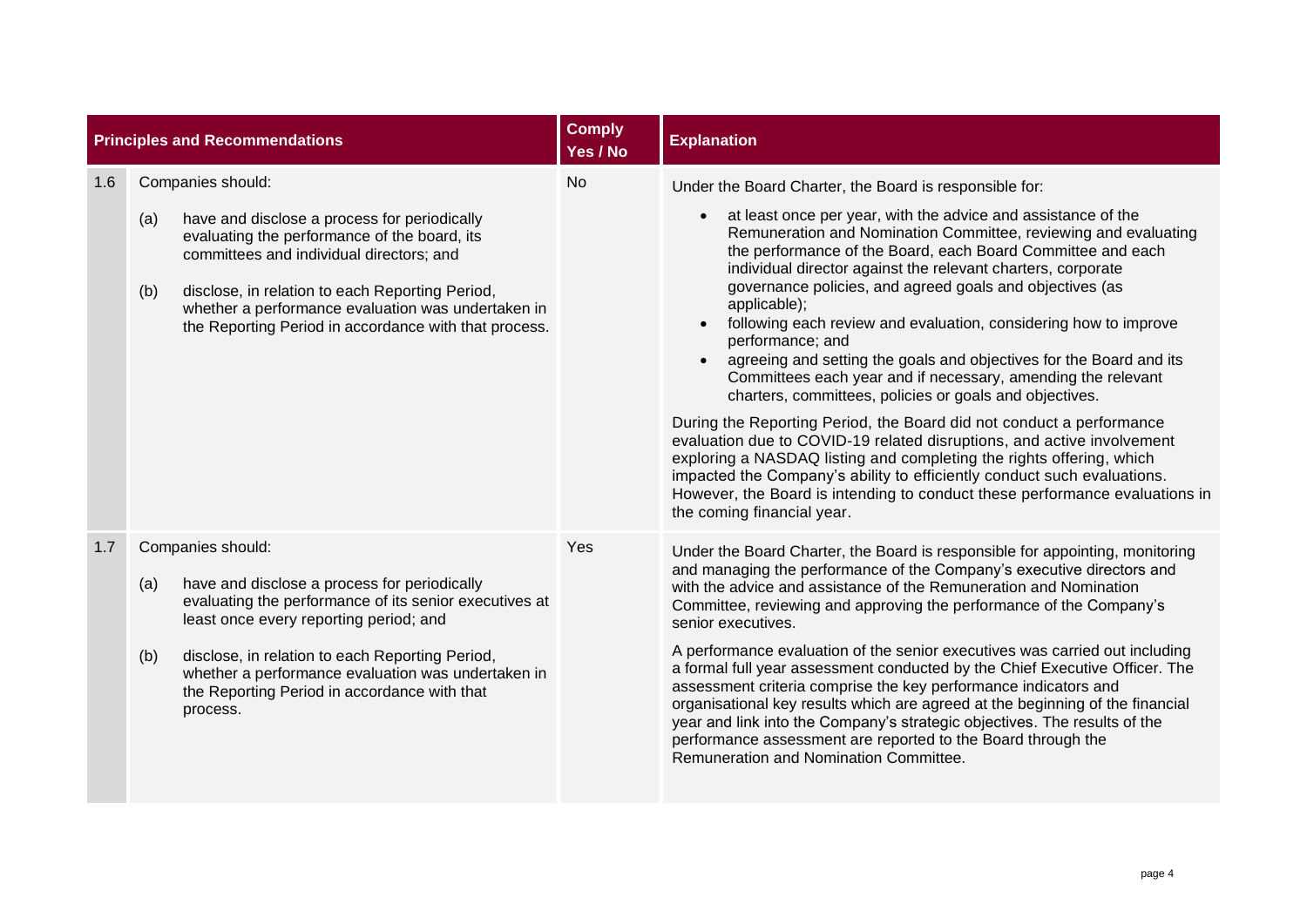|                | <b>Principles and Recommendations</b>                                                                                                                                                                                                                                                                                                                                                                                                                                                                                                                                                                                                                                                                                                                                                                                                                                  | <b>Comply</b><br>Yes / No                                                                 | <b>Explanation</b>                                                                                                                                                                                                                                                                                                                                                                                                                                                                                                                                                                                                                                                                                                                                                                                                                                            |                      |                                                                                                                                                                                                                                                                                                                                                                                                                                                                                                                                                                      |          |                                                                                |          |                                                                                  |
|----------------|------------------------------------------------------------------------------------------------------------------------------------------------------------------------------------------------------------------------------------------------------------------------------------------------------------------------------------------------------------------------------------------------------------------------------------------------------------------------------------------------------------------------------------------------------------------------------------------------------------------------------------------------------------------------------------------------------------------------------------------------------------------------------------------------------------------------------------------------------------------------|-------------------------------------------------------------------------------------------|---------------------------------------------------------------------------------------------------------------------------------------------------------------------------------------------------------------------------------------------------------------------------------------------------------------------------------------------------------------------------------------------------------------------------------------------------------------------------------------------------------------------------------------------------------------------------------------------------------------------------------------------------------------------------------------------------------------------------------------------------------------------------------------------------------------------------------------------------------------|----------------------|----------------------------------------------------------------------------------------------------------------------------------------------------------------------------------------------------------------------------------------------------------------------------------------------------------------------------------------------------------------------------------------------------------------------------------------------------------------------------------------------------------------------------------------------------------------------|----------|--------------------------------------------------------------------------------|----------|----------------------------------------------------------------------------------|
| $\overline{2}$ | Structure the board to be effective and add value?                                                                                                                                                                                                                                                                                                                                                                                                                                                                                                                                                                                                                                                                                                                                                                                                                     |                                                                                           |                                                                                                                                                                                                                                                                                                                                                                                                                                                                                                                                                                                                                                                                                                                                                                                                                                                               |                      |                                                                                                                                                                                                                                                                                                                                                                                                                                                                                                                                                                      |          |                                                                                |          |                                                                                  |
| 2.1            | The board should:<br>have a nomination committee which:<br>(a)<br>has at least three members, a majority of<br>(i)<br>whom are independent directors; and<br>(ii)<br>is chaired by an Independent director,<br>and disclose:<br>the charter of the committee;<br>(iii)<br>the members of the committee; and<br>(iv)<br>as at the end of each Reporting Period, the<br>(v)<br>number of times the committee met throughout<br>the period and the individual attendances of<br>the members at those meetings; or<br>if it does not have a nomination committee, disclose<br>(b)<br>that fact and the processes it employs to address<br>board succession issues and to ensure that the<br>board has the appropriate balance of skills,<br>knowledge, experience, independence and diversity<br>to enable it to discharge its duties and responsibilities<br>effectively. | No in<br>respect<br><b>of</b><br>2.1(a)(i)<br>Yes in<br>respect of<br>other<br>guidelines | which is governed by a Remuneration and Nomination Committee Charter.<br>https://www.pivotalsys.com/investors.<br>of whom are non-executive directors. Half of the Committee members, being<br>of a majority of independent directors. The Board is mindful of the<br>recommendation that the Remuneration and Nomination Committee be<br>comprised of a majority of members whom are independent directors and<br>will continue to take this into consideration when considering future<br>membership. Notwithstanding this, the Board is satisfied that the current<br>composition of the Committee is appropriate for the Company's<br>circumstances and that the Committee is able to discharge its mandate<br>effectively.<br>individual attendances of the members at those meetings is set out below.<br>John<br>Hoffman<br>Joseph<br><b>Monkowski</b> | Eligible<br>28<br>28 | The Board has established a Remuneration and Nomination Committee<br>The Charter is available on the Company's website at:<br>The Remuneration and Nomination Committee consists of four members,<br>Peter McGregor (Chair), Ryan Benton, Kevin Landis and David Michael, all<br>Peter McGregor (Chair) and Ryan Benton, are considered by the Board to<br>be independent directors. This means that the Committee is not comprised<br>Details as to the number of times the Board and Committees met and the<br><b>Board of Directors</b><br>Attendance<br>28<br>26 | Eligible | <b>Audit &amp; Risk</b><br><b>Management</b><br><b>Committee</b><br>Attendance | Eligible | <b>Remuneration &amp;</b><br><b>Nomination</b><br><b>Committee</b><br>Attendance |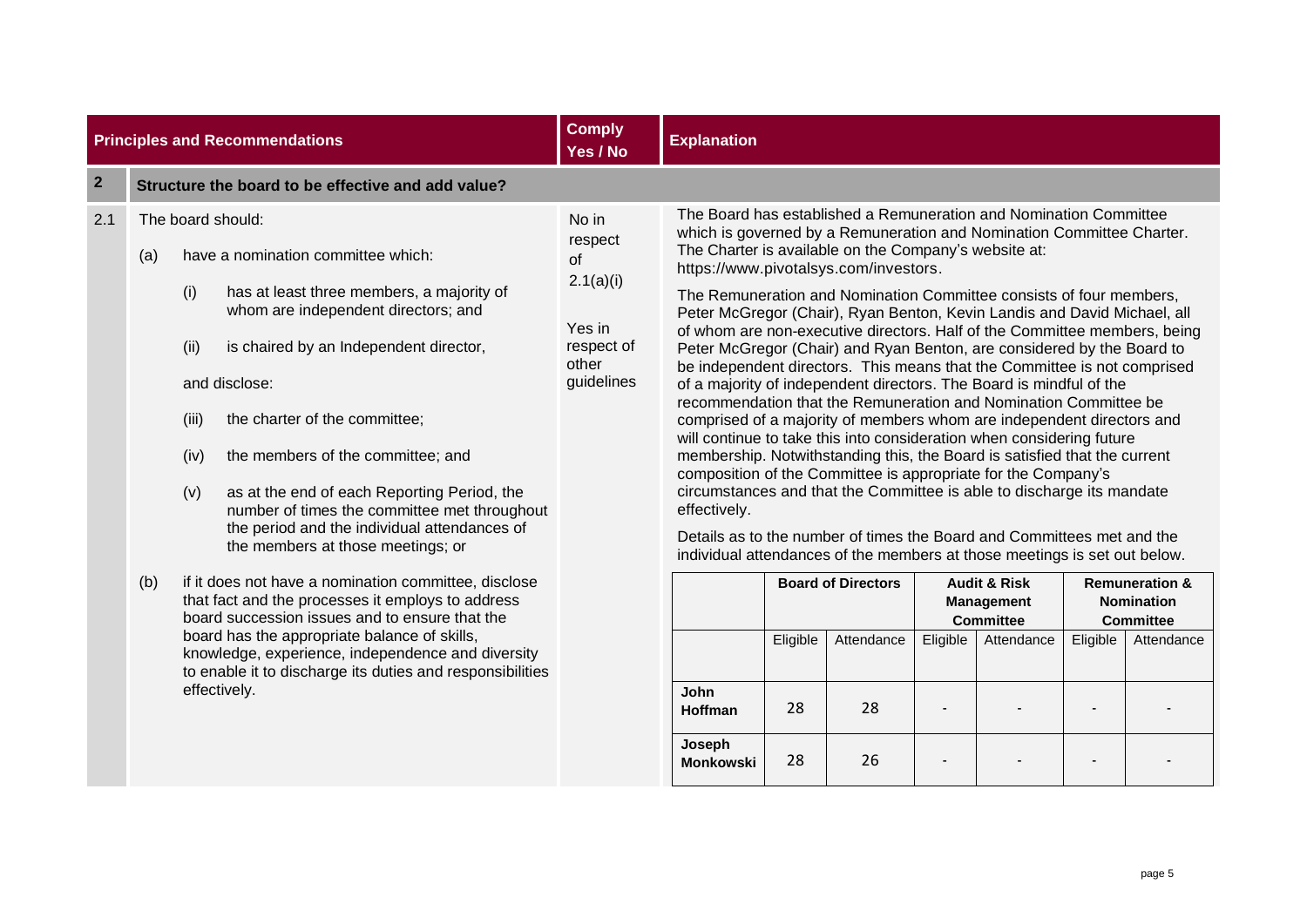| <b>Principles and Recommendations</b> |                                                                                                                                                                                     |                                                                                                                                                                                                                                                                                                                                       | <b>Comply</b><br>Yes / No      | <b>Explanation</b>                                                                                                                                                                                                                                                                                                                                                                                                                                                                                                                                                                                                                                                                                                                                         |              |                |   |              |                |                |
|---------------------------------------|-------------------------------------------------------------------------------------------------------------------------------------------------------------------------------------|---------------------------------------------------------------------------------------------------------------------------------------------------------------------------------------------------------------------------------------------------------------------------------------------------------------------------------------|--------------------------------|------------------------------------------------------------------------------------------------------------------------------------------------------------------------------------------------------------------------------------------------------------------------------------------------------------------------------------------------------------------------------------------------------------------------------------------------------------------------------------------------------------------------------------------------------------------------------------------------------------------------------------------------------------------------------------------------------------------------------------------------------------|--------------|----------------|---|--------------|----------------|----------------|
|                                       |                                                                                                                                                                                     |                                                                                                                                                                                                                                                                                                                                       |                                | Ryan<br><b>Benton</b>                                                                                                                                                                                                                                                                                                                                                                                                                                                                                                                                                                                                                                                                                                                                      | 28           | 27             | 4 | 4            | $\overline{3}$ | $\overline{3}$ |
|                                       |                                                                                                                                                                                     |                                                                                                                                                                                                                                                                                                                                       |                                | <b>Kevin</b><br><b>Landis</b>                                                                                                                                                                                                                                                                                                                                                                                                                                                                                                                                                                                                                                                                                                                              | 28           | 24             | 4 | 4            | 3              | $\overline{2}$ |
|                                       |                                                                                                                                                                                     |                                                                                                                                                                                                                                                                                                                                       | <b>David</b><br><b>Michael</b> | 28                                                                                                                                                                                                                                                                                                                                                                                                                                                                                                                                                                                                                                                                                                                                                         | 28           | 4              | 4 | 3            | 3              |                |
|                                       |                                                                                                                                                                                     |                                                                                                                                                                                                                                                                                                                                       | Peter<br><b>McGregor</b>       | 28                                                                                                                                                                                                                                                                                                                                                                                                                                                                                                                                                                                                                                                                                                                                                         | 23           | 4              | 4 | $\mathbf{3}$ | 3              |                |
|                                       |                                                                                                                                                                                     |                                                                                                                                                                                                                                                                                                                                       |                                | Jason<br>Korman                                                                                                                                                                                                                                                                                                                                                                                                                                                                                                                                                                                                                                                                                                                                            | $\mathbf{2}$ | $\overline{2}$ |   |              |                |                |
| 2.2                                   | Companies should have and disclose a board skills matrix<br>setting out the mix of skills and diversity that the board<br>currently has or is looking to achieve in its membership. |                                                                                                                                                                                                                                                                                                                                       |                                | The Company's Remuneration and Nomination Committee is responsible for<br>regularly reviewing the structure, size and composition (including the skills,<br>knowledge and experience) of the Board and making recommendations to<br>the Board regarding any changes to ensure a diverse range of candidates are<br>selected and any gaps in the skill or experience of the Board are identified.<br>The Company has not prepared a Board Skills Matrix but will continue to<br>evaluate the adoption of such a matrix in light of the Company's growth and<br>stage of development. The Company will disclose details of any board skills<br>matrix adopted (if any) in either its future annual reports or subsequent<br>corporate governance statements. |              |                |   |              |                |                |
| 2.3                                   | (a)<br>(b)                                                                                                                                                                          | Companies should disclose:<br>the names of the directors considered by the board to<br>be independent directors;<br>if a director has an interest, position or relationship of<br>the type described in Box 2.3 but the board is of the<br>opinion that it does not compromise the<br>independence of the director, the nature of the | Yes                            | The Company assesses the independence of its Directors against the<br>criteria set out in the Board Charter which largely reflects the<br>independence criteria set out in the ASX Recommendations.<br>Director independence is initially assessed upon each Director's<br>appointment and reviewed each year, or as required when a new personal<br>interest or conflict of interest is disclosed. Directors are required to<br>disclose all actual or potential conflicts of interest on an ongoing basis.                                                                                                                                                                                                                                               |              |                |   |              |                |                |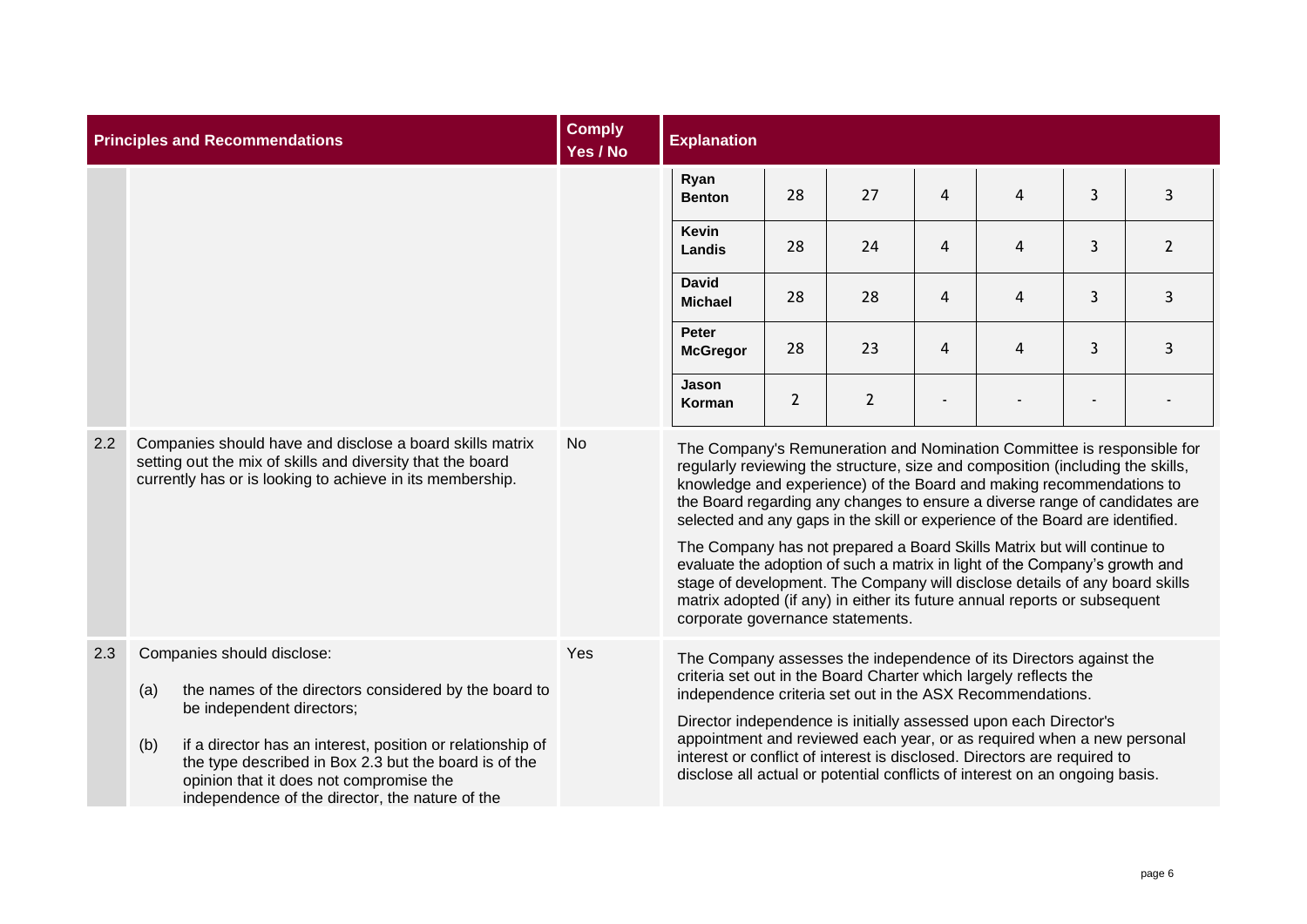|     | <b>Principles and Recommendations</b>                                                                    | <b>Comply</b><br>Yes / No | <b>Explanation</b>                                                                                                                                                                                                                                                                                                                                                |
|-----|----------------------------------------------------------------------------------------------------------|---------------------------|-------------------------------------------------------------------------------------------------------------------------------------------------------------------------------------------------------------------------------------------------------------------------------------------------------------------------------------------------------------------|
|     | interest, position, association or relationship in<br>question and an explanation of why the board is of |                           | Ryan Benton and Peter McGregor are the only directors considered by the<br>Board to be independent.                                                                                                                                                                                                                                                               |
| (c) | that opinion; and<br>the length of service of each director.                                             |                           | John Hoffman is not considered to be independent due to his executive role<br>as CEO with the Company.                                                                                                                                                                                                                                                            |
|     |                                                                                                          |                           | Dr. Joseph Monkowski is not considered independent due to his executive<br>role as Chief Technology Officer with the Company.                                                                                                                                                                                                                                     |
|     |                                                                                                          |                           | Kevin Landis is not considered independent due to his position as the CEO<br>and CIO of Firsthand Capital Management, the investment adviser to<br>Firsthand Technology Value Fund, Inc (Firsthand), which is a substantial<br>shareholder of the Company. Kevin Landis is also the nominee director of<br>Firsthand appointed to the Pivotal Board.              |
|     |                                                                                                          |                           | David Michael is not considered independent due to his position as the<br>Managing Partner of Anzu Partners, an investment partnership which is a<br>substantial shareholder of the Company. In addition, in the three years prior<br>to the Company listing on the ASX, David Michael was a nominee director of<br>Anzu Partners appointed to the Pivotal Board. |
|     |                                                                                                          |                           | Jason Korman is not considered independent due his position as a Partner at<br>Viburnum Funds, an Australian-based active ownership investment<br>management firm and a major shareholder of Pivotal with a 20.23% stake in<br>the Company.                                                                                                                       |
|     |                                                                                                          |                           | The length of service of each Director on the Board is as follows:                                                                                                                                                                                                                                                                                                |
|     |                                                                                                          |                           | John Hoffman: 30 May 2008 - present                                                                                                                                                                                                                                                                                                                               |
|     |                                                                                                          |                           | Dr. Joseph Monkowski: 29 October 2003 - present                                                                                                                                                                                                                                                                                                                   |
|     |                                                                                                          |                           | Ryan Benton: 24 September 2015 - present                                                                                                                                                                                                                                                                                                                          |
|     |                                                                                                          |                           | Kevin Landis: 27 November 2012 - - present<br>٠                                                                                                                                                                                                                                                                                                                   |
|     |                                                                                                          |                           | David Michael: 14 November 2016 - present                                                                                                                                                                                                                                                                                                                         |
|     |                                                                                                          |                           | Peter McGregor: 23 August 2018 - present                                                                                                                                                                                                                                                                                                                          |
|     |                                                                                                          |                           | Jason Korman: 6 December 2021 - present                                                                                                                                                                                                                                                                                                                           |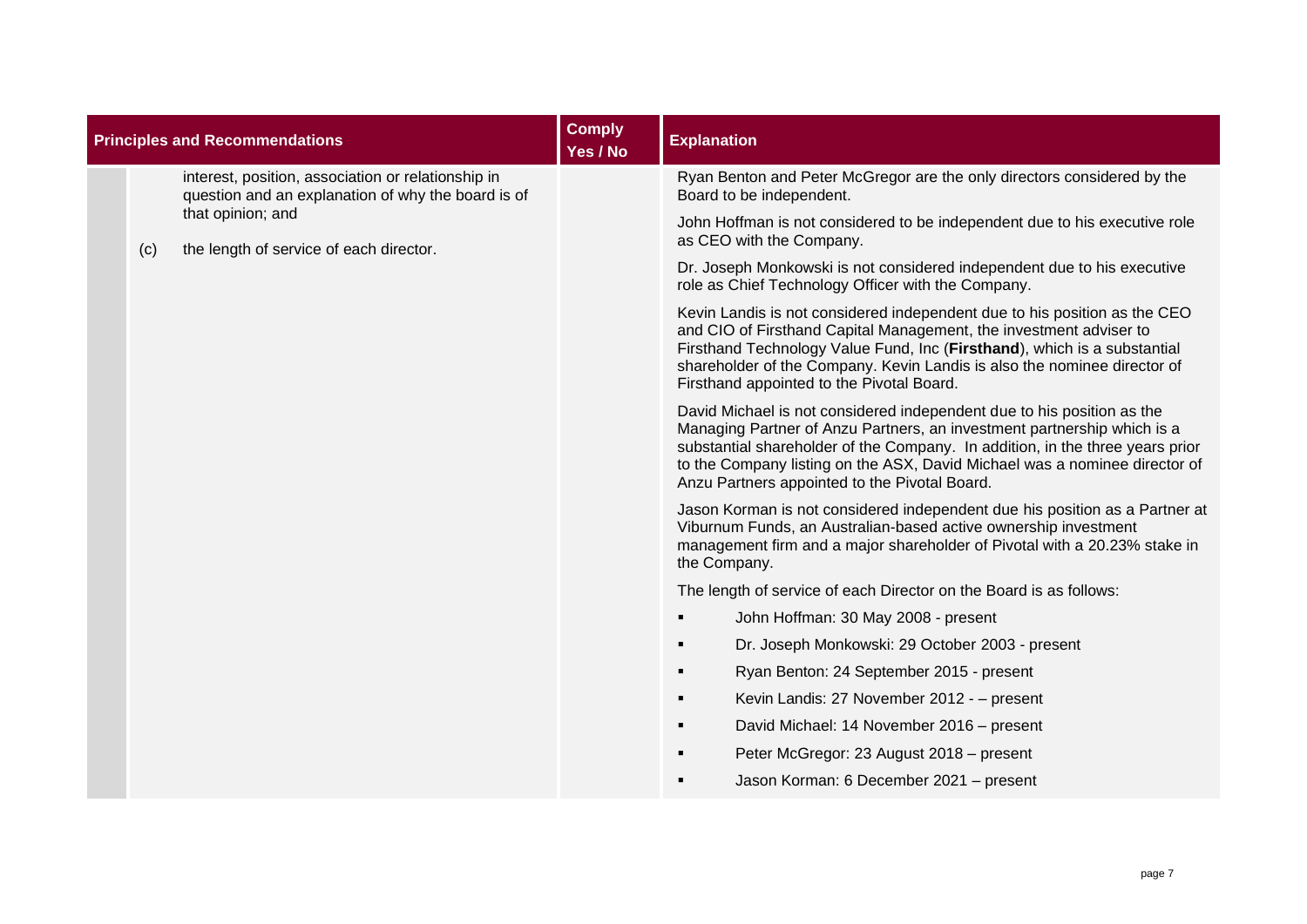|     | <b>Principles and Recommendations</b>                                                                                                                                                                                                                                               | <b>Comply</b><br>Yes / No | <b>Explanation</b>                                                                                                                                                                                                                                                                                                                                                                                                                                                                                                                                                                                     |
|-----|-------------------------------------------------------------------------------------------------------------------------------------------------------------------------------------------------------------------------------------------------------------------------------------|---------------------------|--------------------------------------------------------------------------------------------------------------------------------------------------------------------------------------------------------------------------------------------------------------------------------------------------------------------------------------------------------------------------------------------------------------------------------------------------------------------------------------------------------------------------------------------------------------------------------------------------------|
| 2.4 | A majority of the board should be independent directors                                                                                                                                                                                                                             | <b>No</b>                 | The Company has seven directors and only two are considered by the<br>Board to be independent.                                                                                                                                                                                                                                                                                                                                                                                                                                                                                                         |
|     |                                                                                                                                                                                                                                                                                     |                           | Whilst the Board does not have a majority of independent directors as<br>recommended in the ASX Recommendations, as Messrs Landis, Michael<br>and Korman have been assessed as not being independent, as this is due<br>to the connections with substantial shareholders in the Company, the<br>Board believes that no individual or group of individuals dominates the<br>Board's decision making and that the Board as a whole is not hindered in its<br>ability to bring an independent judgement to bear on issues before the<br>Board and to act in the best interests of the Company as a while. |
|     |                                                                                                                                                                                                                                                                                     |                           | The Board is mindful of the recommendation that a majority of the Board<br>should be independent directors and will continue to take this into<br>consideration when considering the future nomination, election or re-election<br>of directors to the Board.                                                                                                                                                                                                                                                                                                                                          |
| 2.5 | The chair of the board should be an independent director<br>and, in particular, should not be the same person as the<br>CEO.                                                                                                                                                        | No                        | The Chairman of the Board is John Hoffman. John Hoffman is not considered<br>to be an independent director.<br>The role of CEO is also held by John Hoffman.                                                                                                                                                                                                                                                                                                                                                                                                                                           |
|     |                                                                                                                                                                                                                                                                                     |                           | The Board is mindful of the recommendation that the chair of the Board should<br>be an independent director and should not be the same person as the CEO.<br>The Board will continue to take this into consideration when considering the<br>future nomination of the Chair of the Board. However, the Board believes John<br>Hoffman's exercise of these two roles is appropriate for the Company's<br>business and circumstances and is in the best interests of shareholders as a<br>whole.                                                                                                         |
| 2.6 | Companies should have a program for inducting new<br>directors and periodically reviewing whether there is a need<br>for existing directors to undertake professional development<br>to maintain the skills and knowledge needed to perform their<br>role as directors effectively. | Yes                       | The Company's Remuneration and Nomination Committee is responsible<br>for establishing and facilitating an induction program for new directors with<br>all such information and advice which may be considered necessary or<br>desirable for the director to commence their appointment to the Board. No<br>new directors were appointed during the Reporting Period.                                                                                                                                                                                                                                  |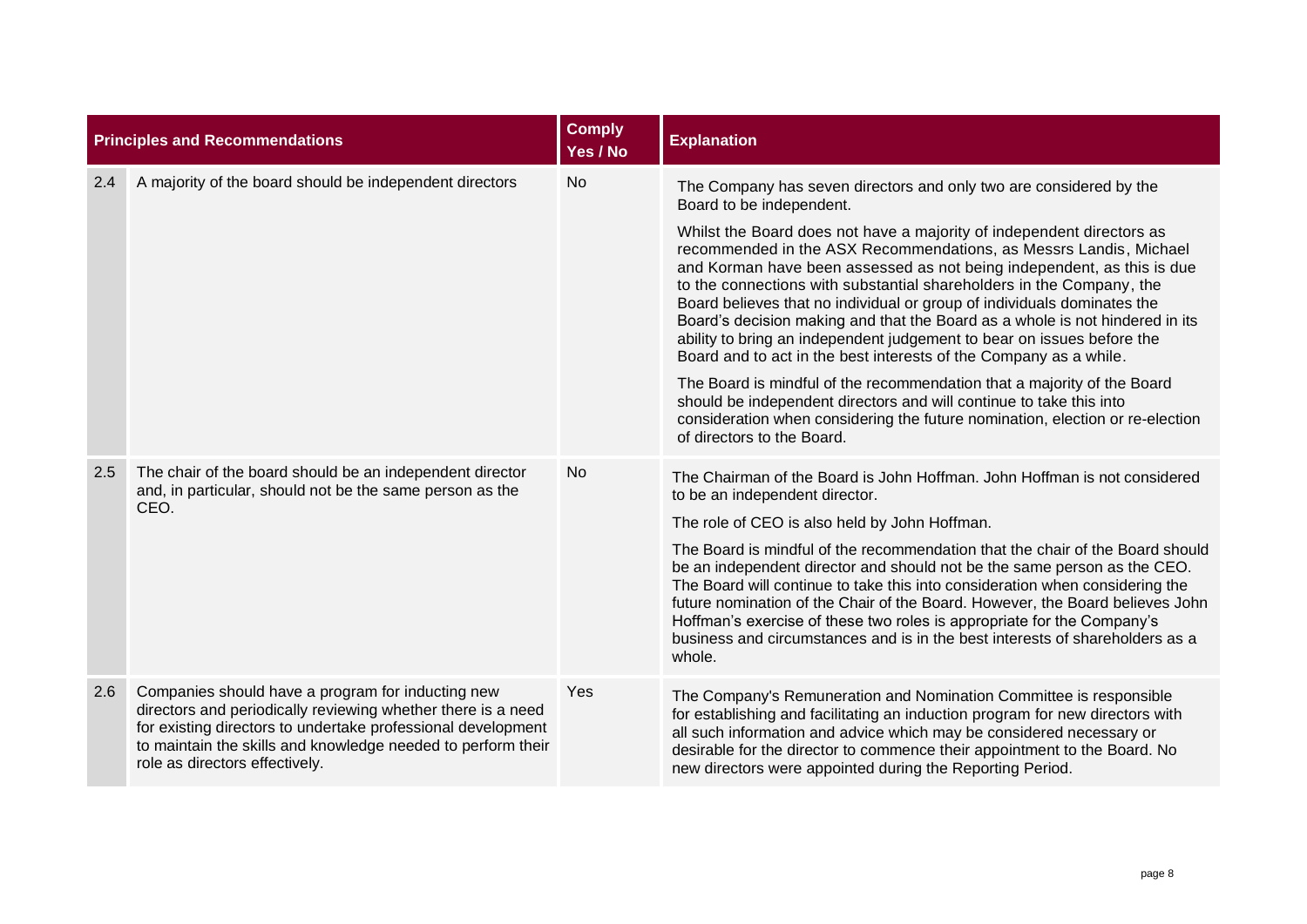|              | <b>Principles and Recommendations</b>                                                                                                                                                                                                        | <b>Comply</b><br>Yes / No | <b>Explanation</b>                                                                                                                                                                                                                                                                                                                                                                                                                                                                                                                                                      |
|--------------|----------------------------------------------------------------------------------------------------------------------------------------------------------------------------------------------------------------------------------------------|---------------------------|-------------------------------------------------------------------------------------------------------------------------------------------------------------------------------------------------------------------------------------------------------------------------------------------------------------------------------------------------------------------------------------------------------------------------------------------------------------------------------------------------------------------------------------------------------------------------|
|              |                                                                                                                                                                                                                                              |                           | The Company's Remuneration and Nomination Committee is also<br>responsible for critically reviewing the skills, performance and<br>effectiveness of the Board, its committees and its individual members and<br>providing directors with access to continuing education for the purpose of<br>updating and maintaining their skills and knowledge. This may include<br>inviting directors to hear from external consultants and industry<br>professionals on matters that may assist the Board.                                                                         |
| $\mathbf{3}$ | Instil a culture of acting lawfully, ethically and responsibly                                                                                                                                                                               |                           |                                                                                                                                                                                                                                                                                                                                                                                                                                                                                                                                                                         |
| 3.1          | Companies should articulate and disclose their values.                                                                                                                                                                                       | Yes                       | The Company's values are set out in the Company's Code of Conduct which<br>is available on the Company's website at<br>https://www.pivotalsys.com/investors.                                                                                                                                                                                                                                                                                                                                                                                                            |
| 3.2          | Companies should:<br>have and disclose a code of conduct for its directors,<br>(a)<br>senior executives and employees; and<br>ensure that the board or a committee of the board is<br>(b)<br>informed of any material breaches of that code. | Yes                       | The Company has adopted a Code of Conduct which applies to all directors,<br>officers and employees of the Company as well as a Securities Trading Policy.<br>Each of these has been prepared having regard to the ASX Recommendations<br>and relevant ASX Listing Rules and is available on the Company's website at<br>https://www.pivotalsys.com/investors/<br>Any material breaches of the Code of Conduct, including any material anti-<br>bribery and corruption incidents are reported to the Board or the Audit & Risk<br>Management Committee (as applicable). |
| 3.3          | Companies should:<br>(a) have and disclose a whistleblower policy; and<br>ensure that the board or a committee of the board is<br>(b)<br>informed of any material incidents reported under that<br>policy.                                   | Yes                       | The Company has adopted a Whistleblower Policy which has been uploaded<br>to the Company's website at https://www.pivotalsys.com/investors/<br>The policy provides that the Board or a committee of the Board is informed of<br>any material incidents reports under the policy.                                                                                                                                                                                                                                                                                        |
| 3.4          | Companies should:<br>(a) have and disclose an anti-bribery and corruption policy;<br>and                                                                                                                                                     | Yes                       | Pivotal is committed to conducting its business in all jurisdictions where the<br>Company operates in an honest and ethical manner, and complying with and<br>upholding all laws against bribery, corruption and related conduct. Pivotal                                                                                                                                                                                                                                                                                                                               |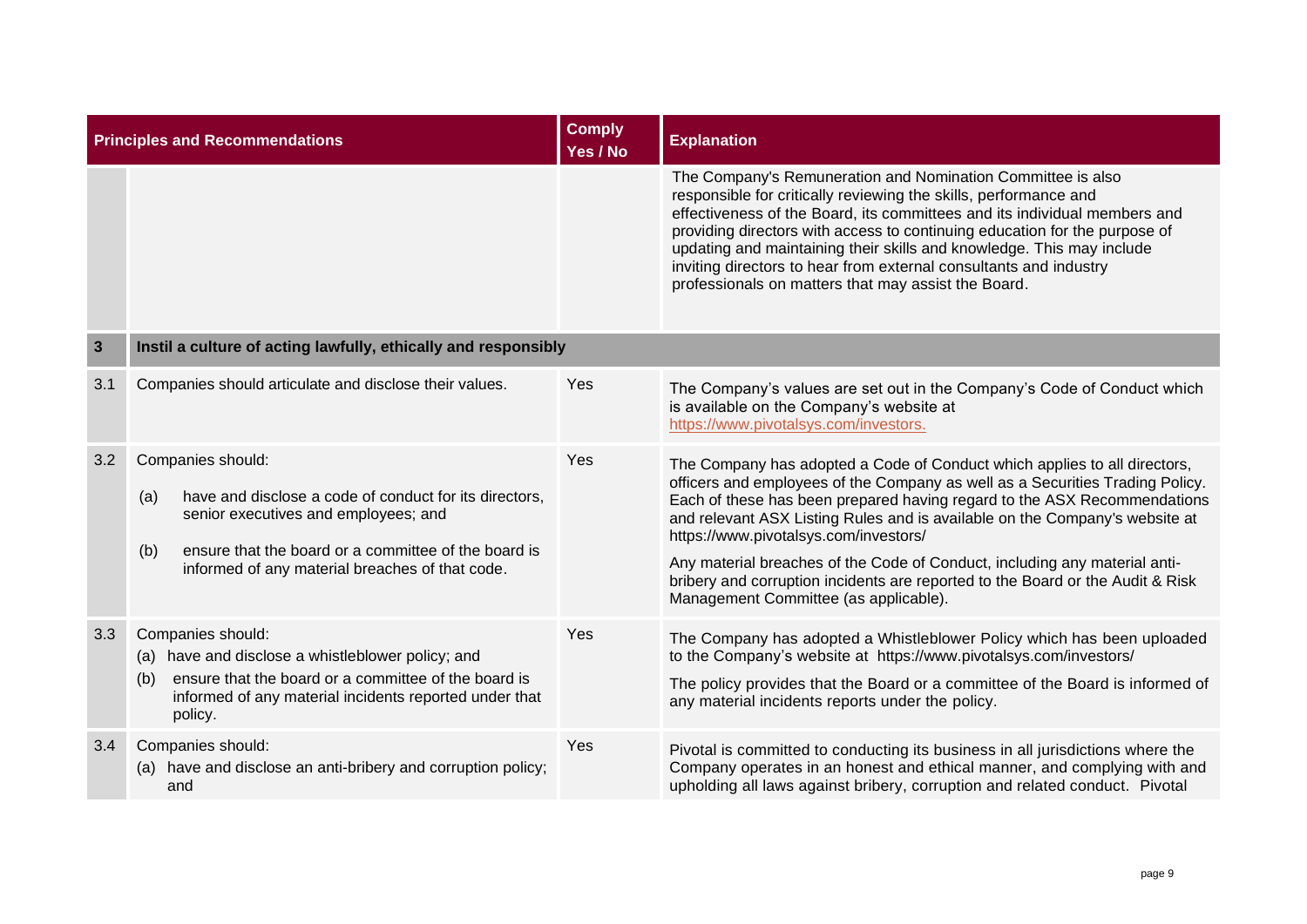| <b>Principles and Recommendations</b> |                          |                                     |                                                                                                                                                                                                                                                                                                                                                                                                                                                                                                                                                                             | <b>Comply</b><br>Yes / No                                                                 | <b>Explanation</b>                                                                                                                                                                                                                                                                                                                                                                                                                                                                                                                                                                                                                                                                                                                                                                                                                                                                                                                                                                                                                                                                                                                                                    |  |  |  |
|---------------------------------------|--------------------------|-------------------------------------|-----------------------------------------------------------------------------------------------------------------------------------------------------------------------------------------------------------------------------------------------------------------------------------------------------------------------------------------------------------------------------------------------------------------------------------------------------------------------------------------------------------------------------------------------------------------------------|-------------------------------------------------------------------------------------------|-----------------------------------------------------------------------------------------------------------------------------------------------------------------------------------------------------------------------------------------------------------------------------------------------------------------------------------------------------------------------------------------------------------------------------------------------------------------------------------------------------------------------------------------------------------------------------------------------------------------------------------------------------------------------------------------------------------------------------------------------------------------------------------------------------------------------------------------------------------------------------------------------------------------------------------------------------------------------------------------------------------------------------------------------------------------------------------------------------------------------------------------------------------------------|--|--|--|
|                                       |                          |                                     | (b) ensure that the board or committee of the board is<br>informed of any material breaches of that policy.                                                                                                                                                                                                                                                                                                                                                                                                                                                                 |                                                                                           | has a strict policy not to offer secret commissions or bribes to further its<br>business interests. It is strictly prohibited to make bribes or give illegal or<br>other improper payments to government or public officials of any country.                                                                                                                                                                                                                                                                                                                                                                                                                                                                                                                                                                                                                                                                                                                                                                                                                                                                                                                          |  |  |  |
|                                       |                          |                                     |                                                                                                                                                                                                                                                                                                                                                                                                                                                                                                                                                                             |                                                                                           | Pivotal's approach to anti-bribery and corruption is included in its Code of<br>Conduct which establishes an internal reporting system for any breaches or<br>suspected breaches of this policy, and has been uploaded to the Company's<br>website at https://www.pivotalsys.com/investors                                                                                                                                                                                                                                                                                                                                                                                                                                                                                                                                                                                                                                                                                                                                                                                                                                                                            |  |  |  |
|                                       |                          |                                     |                                                                                                                                                                                                                                                                                                                                                                                                                                                                                                                                                                             |                                                                                           | Any material breaches of the Anti-Bribery and Corruption Policy are reported<br>to the Board or the Audit & Risk Management Committee (as applicable).                                                                                                                                                                                                                                                                                                                                                                                                                                                                                                                                                                                                                                                                                                                                                                                                                                                                                                                                                                                                                |  |  |  |
| $\overline{4}$                        |                          |                                     | Safeguard the integrity of corporate reports                                                                                                                                                                                                                                                                                                                                                                                                                                                                                                                                |                                                                                           |                                                                                                                                                                                                                                                                                                                                                                                                                                                                                                                                                                                                                                                                                                                                                                                                                                                                                                                                                                                                                                                                                                                                                                       |  |  |  |
| 4.1                                   | The board should:<br>(a) | (i)<br>(ii)<br>(iii)<br>(iv)<br>(v) | have an audit committee which:<br>has at least three members, all of whom are<br>non-executive directors and a majority of<br>whom are independent directors; and<br>is chaired by an independent director, who is<br>not the chair of the board,<br>and disclose:<br>the charter of the committee;<br>the relevant qualifications and experience of<br>the members of the committee; and<br>in relation to each reporting period, the number<br>of times the committee met throughout the<br>period and the individual attendances of the<br>members at those meetings; or | No in<br>respect<br><b>of</b><br>4.1(a)(i)<br>Yes in<br>respect of<br>other<br>guidelines | The Company has established an Audit and Risk Management Committee<br>which is governed by an Audit and Risk Management Committee Charter, a<br>copy of which is available on the Company's website at<br>https://www.pivotalsys.com/investors/<br>The Audit and Risk Management Committee consists of four members,<br>Ryan Benton (Chair), Peter McGregor, Kevin Landis, and David Michael.<br>All members of the Committee are non-executive directors.<br>Half of the Committee, being Peter McGregor and Ryan Benton (Chair),<br>are considered to be independent directors. Mr Benton is not the chairman of<br>the Board.<br>Whilst a majority of the members of the Audit and Risk Management<br>Committee are not independent directors, the Board believes that the<br>composition and skills of the members of the Audit and Risk Management<br>Committee are appropriate for the Company and that the Committee is able<br>to discharge its mandate effectively.<br>Details as to the relevant qualifications and experience of the members of the<br>Committee are set out in the Directors' Report, which forms part of the<br>Company's Annual Report. |  |  |  |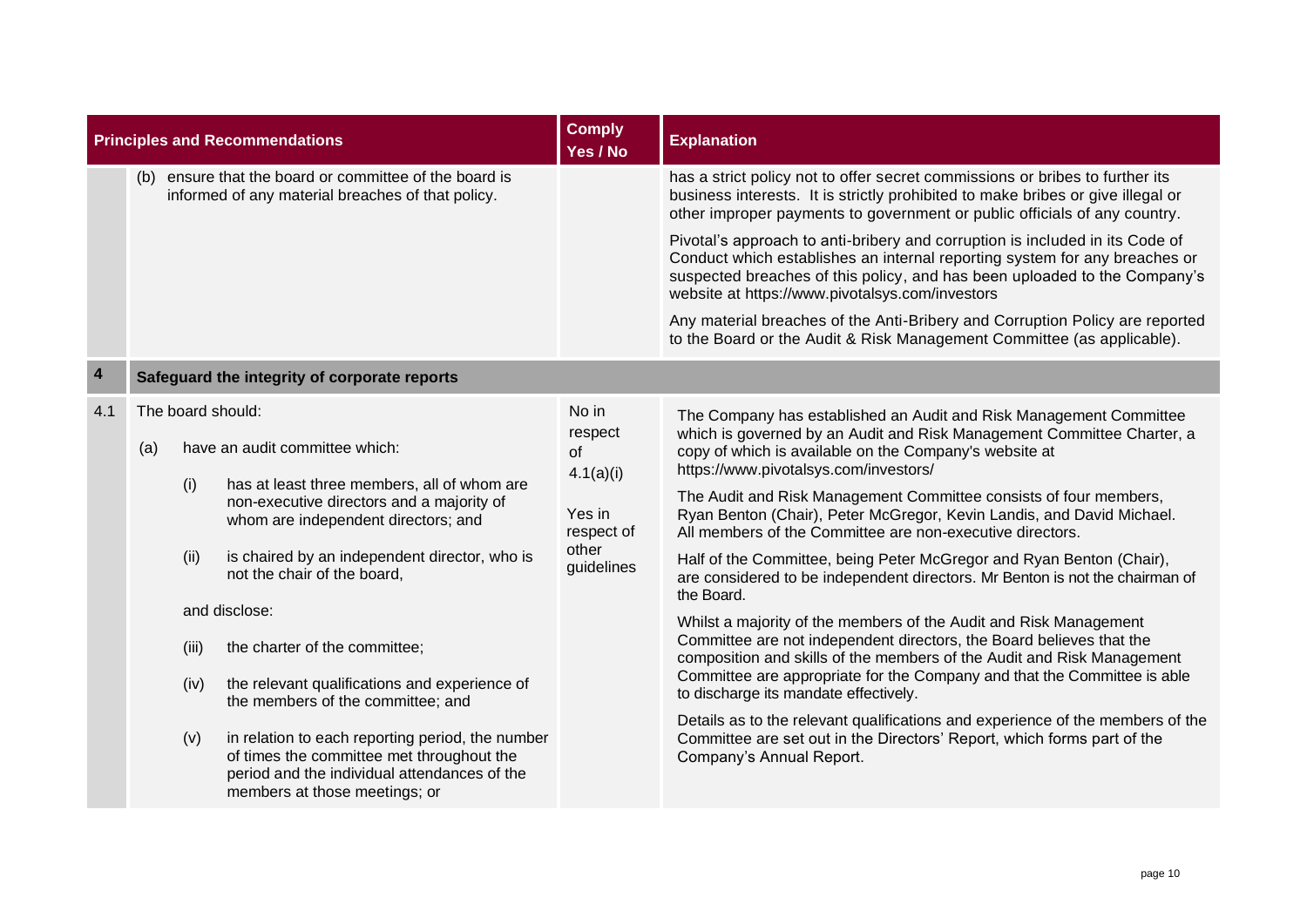|     | <b>Principles and Recommendations</b>                                                                                                                                                                                                                                                                                                                                                                                                                                                                                                                                               | <b>Comply</b><br>Yes / No | <b>Explanation</b>                                                                                                                                                                                                                                                                                                                                                                                                                                                                                                                                                                                                                                                                                                                                                                                                                                                                                                                                                                                                                                                                                         |
|-----|-------------------------------------------------------------------------------------------------------------------------------------------------------------------------------------------------------------------------------------------------------------------------------------------------------------------------------------------------------------------------------------------------------------------------------------------------------------------------------------------------------------------------------------------------------------------------------------|---------------------------|------------------------------------------------------------------------------------------------------------------------------------------------------------------------------------------------------------------------------------------------------------------------------------------------------------------------------------------------------------------------------------------------------------------------------------------------------------------------------------------------------------------------------------------------------------------------------------------------------------------------------------------------------------------------------------------------------------------------------------------------------------------------------------------------------------------------------------------------------------------------------------------------------------------------------------------------------------------------------------------------------------------------------------------------------------------------------------------------------------|
|     | if it does not have an audit committee, disclose that<br>(b)<br>fact and the processes it employs that independently<br>verify and safeguard the integrity of its corporate<br>reporting, including the processes for the<br>appointment and removal of the external auditor and<br>the rotation of the audit engagement partner.                                                                                                                                                                                                                                                   |                           | Details as to the number of times the Audit and Risk Management Committee<br>met and the individual attendances of the members at those meetings is set<br>out at Item 2.1.                                                                                                                                                                                                                                                                                                                                                                                                                                                                                                                                                                                                                                                                                                                                                                                                                                                                                                                                |
| 4.2 | The board should, before it approves the entity's financial<br>statements for a financial period, receive from its CEO and<br>CFO a declaration that, in their opinion, the financial records<br>of the entity have been properly maintained and that the<br>financial statements comply with the appropriate accounting<br>standards and give a true and fair view of the financial<br>position and performance of the entity and that the opinion<br>has been formed on the basis of a sound system of risk<br>management and internal control which is operating<br>effectively. | Yes                       | Prior to the Board approving the Company's financial statements, the Board<br>ensures that it receives from the CEO and CFO a declaration that, in their<br>opinion, the financial records of the entity have been properly maintained, that<br>the financial statements comply with the appropriate accounting standards<br>and give a true and fair view of the financial position and performance of the<br>entity, and that the opinion has been formed on the basis of a sound system<br>of risk management and internal control which is operating effectively.<br>The Company obtained the required declarations from the CEO and CFO<br>prior to the approval of the 2021 half year and annual financial statements.                                                                                                                                                                                                                                                                                                                                                                               |
| 4.3 | A Company should disclose its process to verify the integrity<br>of any periodic corporate report it releases to the market that<br>is not audited or reviewed by an external auditor.                                                                                                                                                                                                                                                                                                                                                                                              | Yes                       | The process Pivotal uses to verify the content of any periodic corporate report<br>issued from 1 January 2021 that is not audited or reviewed by an independent<br>auditor (such as the Directors' Report, quarterly reports, this Corporate<br>Governance Statement and investor presentations) that is released to the<br>market, varies depending on the nature of the report, but typically includes:<br>non-financial components of the report are initially prepared by the<br>$\bullet$<br>CFO or other expert external advisers (such as legal and governance),<br>based on matters as known to them;<br>financial components of the report are initially prepared by the CFO,<br>$\bullet$<br>based on first-hand information as to Pivotal's financial position;<br>the initial drafts are prepared with assistance from legal, governance,<br>$\bullet$<br>finance and other expert advisers (as appropriate to the subject<br>matter);<br>each of the individuals engaged in the preparation or commentary on<br>the initial draft is a professional with duties to identify any material that |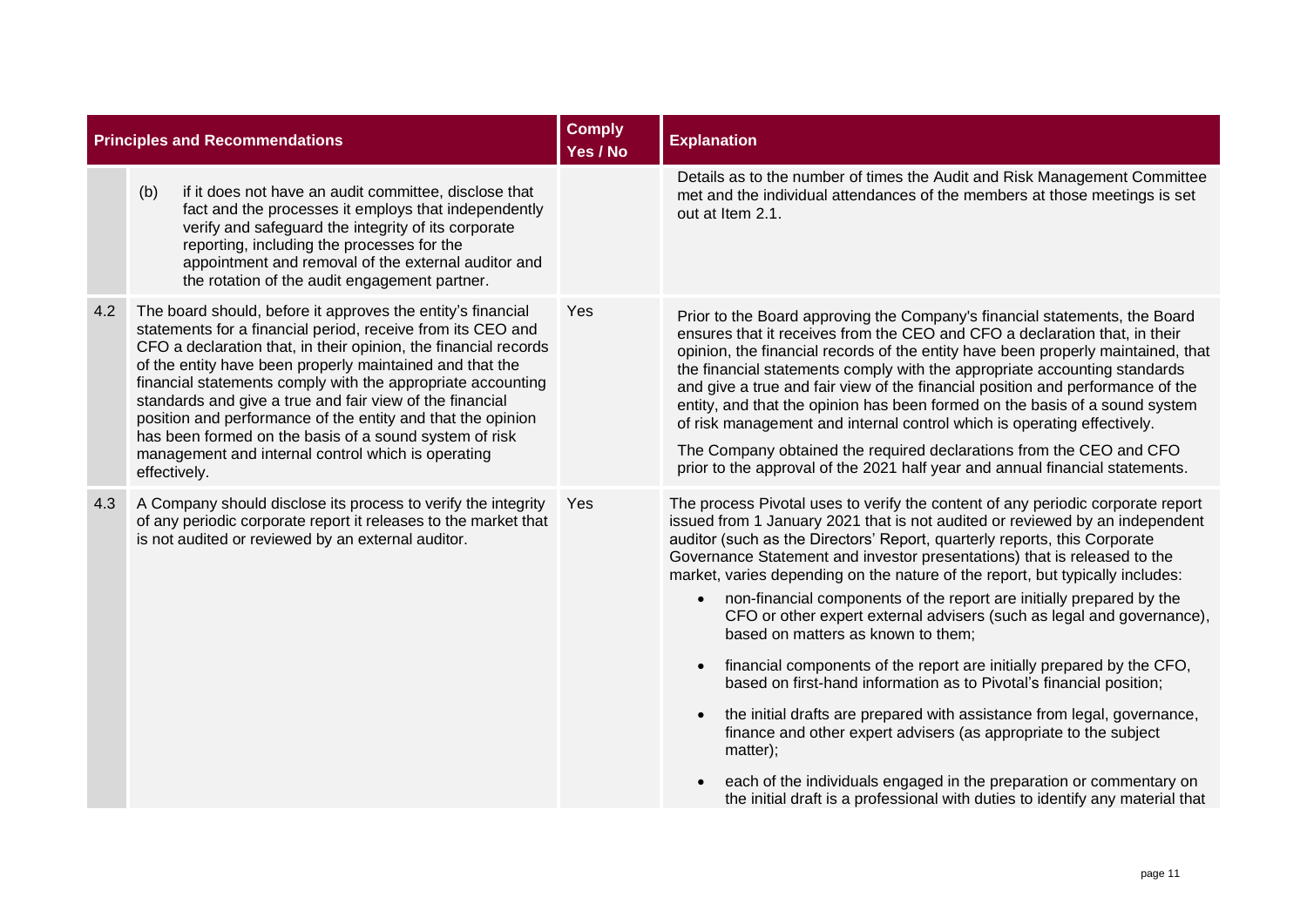|                 | <b>Principles and Recommendations</b>                                                                                                        | <b>Comply</b><br>Yes / No | <b>Explanation</b>                                                                                                                                                                                                                                                                                                                                                                                                  |
|-----------------|----------------------------------------------------------------------------------------------------------------------------------------------|---------------------------|---------------------------------------------------------------------------------------------------------------------------------------------------------------------------------------------------------------------------------------------------------------------------------------------------------------------------------------------------------------------------------------------------------------------|
|                 |                                                                                                                                              |                           | is potentially misleading, having regard to their knowledge of Pivotal's<br>activities and position;                                                                                                                                                                                                                                                                                                                |
|                 |                                                                                                                                              |                           | all sections of the report are then confirmed as either:<br>$\bullet$                                                                                                                                                                                                                                                                                                                                               |
|                 |                                                                                                                                              |                           | verified first-hand knowledge of the person preparing the<br>$\circ$<br>report; or                                                                                                                                                                                                                                                                                                                                  |
|                 |                                                                                                                                              |                           | supported by evidence (such as an original document or<br>confirmation from another person with appropriate first-hand<br>knowledge and accountability);                                                                                                                                                                                                                                                            |
|                 |                                                                                                                                              |                           | the whole of each report (or group of reports released together) is<br>subject to a preliminary review by each of the CEO, CFO and/or the<br>legal advisors as appropriate;                                                                                                                                                                                                                                         |
| $5\overline{5}$ | Make timely and balanced disclosure                                                                                                          |                           |                                                                                                                                                                                                                                                                                                                                                                                                                     |
| 5.1             | Companies should have and disclose a written policy for<br>complying with their continuous disclosure obligations<br>under listing rule 3.1. | Yes                       | The Company is committed to taking a proactive approach to continuous<br>disclosure and creating a culture within the Company that promotes and<br>facilitates compliance with the Company's continuous disclosure<br>obligations.                                                                                                                                                                                  |
|                 |                                                                                                                                              |                           | The Company has adopted a written policy to ensure compliance with its<br>continuous disclosure obligations under the Listing Rules. A copy of the<br>Company's Continuous Disclosure Policy is available on its website at<br>https://www.pivotalsys.com/investors.                                                                                                                                                |
|                 |                                                                                                                                              |                           | The Company has appointed its CEO as the reporting officer to streamline<br>day-to-day compliance with continuous disclosure obligations and its local<br>agent (Company Matters Pty Ltd) as the ASX liaison officer, being the person<br>responsible for communicating with the ASX. However, the Board retains<br>ultimate responsibility for compliance with the Company's continuous<br>disclosure obligations. |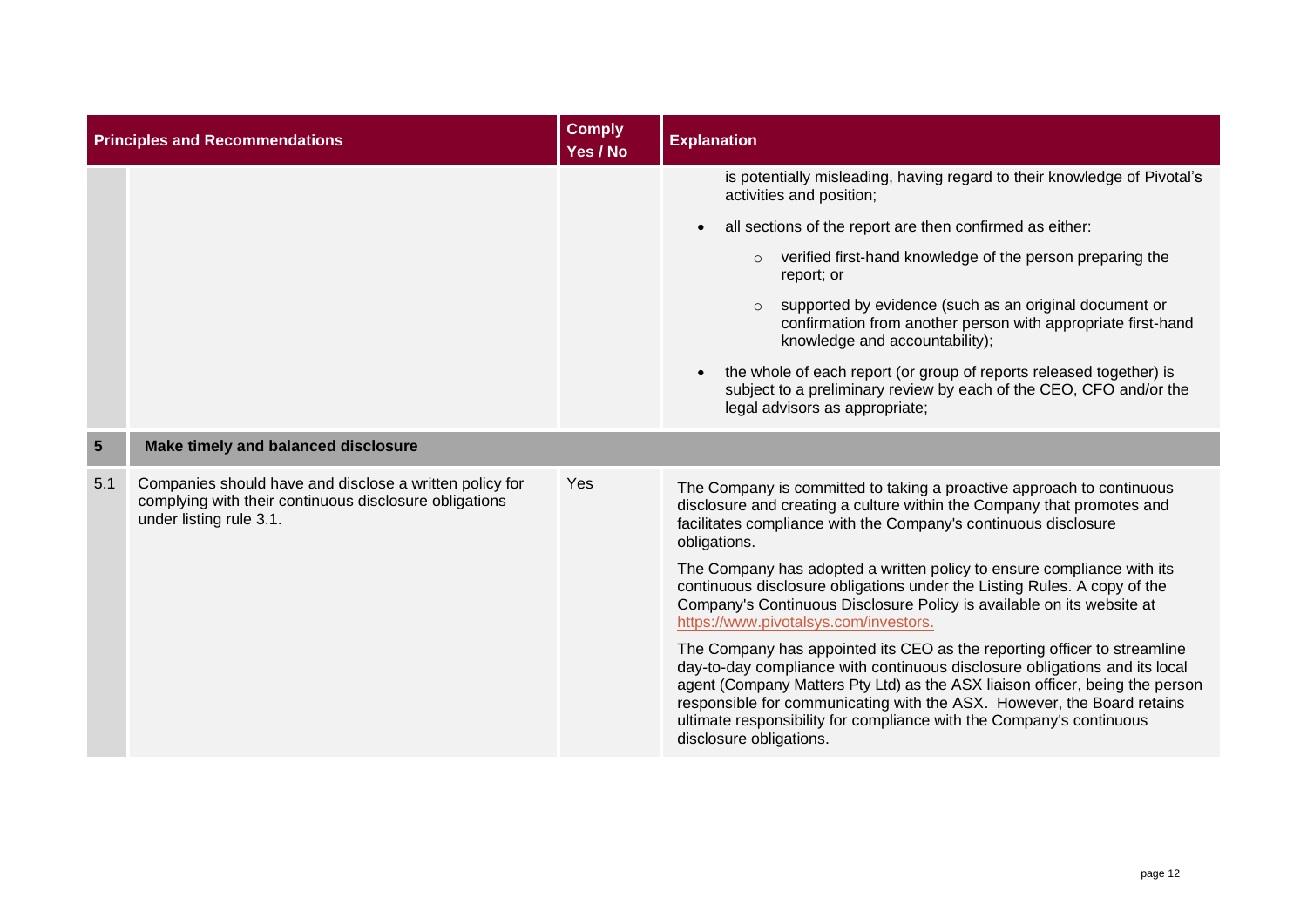|     | <b>Principles and Recommendations</b>                                                                                                                                                                        | <b>Comply</b><br>Yes / No | <b>Explanation</b>                                                                                                                                                                                                                                                                                                                                                                                                                                                                                                                                                                                                                                                                                                         |
|-----|--------------------------------------------------------------------------------------------------------------------------------------------------------------------------------------------------------------|---------------------------|----------------------------------------------------------------------------------------------------------------------------------------------------------------------------------------------------------------------------------------------------------------------------------------------------------------------------------------------------------------------------------------------------------------------------------------------------------------------------------------------------------------------------------------------------------------------------------------------------------------------------------------------------------------------------------------------------------------------------|
| 5.2 | A company should ensure that its board receives copies of<br>all material market announcements promptly after they<br>have been made.                                                                        | Yes                       | As part of normal Board processes and in accordance with the<br>procedures set out in the Company's Continuous Disclosure Policy, each<br>of the Directors receive copies of all material market announcements<br>promptly after they have been made to ensure timely visibility of the<br>nature and quality of the information being disclosed to the market and<br>the frequency of such disclosures.                                                                                                                                                                                                                                                                                                                   |
| 5.3 | A company that gives a new and substantive investor or<br>analyst presentation should release a copy of the<br>presentation materials on the ASX Market Announcements<br>Platform ahead of the presentation. | Yes                       | Pivotal is committed to the equality of information among investors and<br>ensures that a copy of any new or substantive investor or analyst<br>presentation is released on the ASX Markets Announcement Platform<br>ahead of the presentation. Refer also to the Company's Continuous<br>Disclosure Policy at https://www.pivotalsys.com/investors/                                                                                                                                                                                                                                                                                                                                                                       |
| 6   | Respect the rights of security holders                                                                                                                                                                       |                           |                                                                                                                                                                                                                                                                                                                                                                                                                                                                                                                                                                                                                                                                                                                            |
| 6.1 | Companies should provide information about itself and its<br>governance to investors via its website.                                                                                                        | Yes                       | The Company provides investors with access to comprehensive information<br>about itself and its governance on its website at<br>https://www.pivotalsys.com/investors, including copies of the Company's<br>Certificate of Incorporation and Bylaws, Board and Committee charters and key<br>corporate governance policies, copies of all ASX announcements, briefings and<br>presentations made to the market, analysts or the media, the Company's<br>annual reports and notices of shareholder meetings. Further details are set out<br>in the Company's Shareholder Communications Policy which is available on the<br>Company's website.<br>Investors can subscribe for email alerts regarding news and announcements. |
| 6.2 | Companies should design and implement an investor<br>relations program to facilitate effective two-way<br>communication with investors.                                                                      | Yes                       | The Company has engaged an investor relations adviser to assist with the<br>Company's investor relations program and ensure that the Company has<br>effective two-way communication with investors.<br>The Company has adopted a Shareholder Communications Policy setting out                                                                                                                                                                                                                                                                                                                                                                                                                                             |
|     |                                                                                                                                                                                                              |                           | the ways in which the Company communicates with shareholders, a copy of                                                                                                                                                                                                                                                                                                                                                                                                                                                                                                                                                                                                                                                    |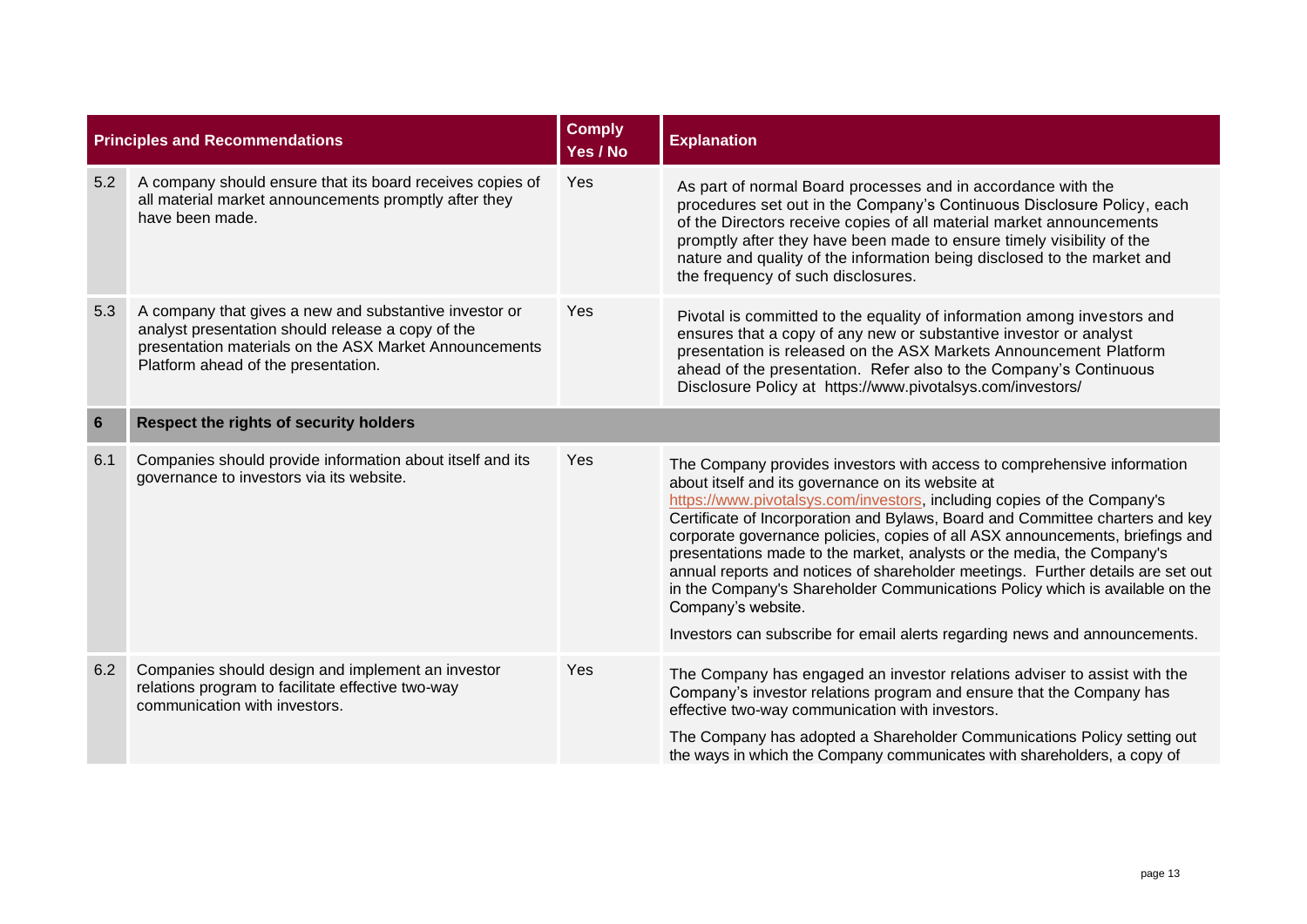| <b>Principles and Recommendations</b> |                                                                                                                                                                         | <b>Comply</b><br>Yes / No | <b>Explanation</b>                                                                                                                                                                                                                                                                                                                                                                                                                                                                                                                                                                                            |
|---------------------------------------|-------------------------------------------------------------------------------------------------------------------------------------------------------------------------|---------------------------|---------------------------------------------------------------------------------------------------------------------------------------------------------------------------------------------------------------------------------------------------------------------------------------------------------------------------------------------------------------------------------------------------------------------------------------------------------------------------------------------------------------------------------------------------------------------------------------------------------------|
|                                       |                                                                                                                                                                         |                           | which is available on the Company's website at:<br>https://www.pivotalsys.com/investors                                                                                                                                                                                                                                                                                                                                                                                                                                                                                                                       |
|                                       |                                                                                                                                                                         |                           | The Company seeks to utilise numerous modes of communication, including<br>electronic communication to facilitate effective two-way communication with<br>shareholders.                                                                                                                                                                                                                                                                                                                                                                                                                                       |
| 6.3                                   | Companies should disclose the policies and processes it<br>has in place to facilitate and encourage participation at<br>meetings of security holders.                   | Yes                       | All shareholders and CDI holders are invited to attend the Company's general<br>meetings either in person or by representative. Shareholders have an<br>opportunity to submit questions to the Board or the Company's external auditor.                                                                                                                                                                                                                                                                                                                                                                       |
|                                       |                                                                                                                                                                         |                           | Shareholders and CDI holders who are unable to attend general meetings in<br>person are encouraged to participate by completing either their proxy form or<br>CDI voting form which is included with the notice of general meeting and<br>returning it to the Company in the manner as specified within the notice of<br>meeting.                                                                                                                                                                                                                                                                             |
| 6.4                                   | A listed entity should ensure that all substantive resolutions<br>at a meeting of security holders are decided by a poll rather<br>than a show of hands.                | Yes                       | The Company ensures that all substantive resolutions at meetings of security<br>holders are decided by poll, which is also provided for in the Company's<br>Shareholder Communication Policy.                                                                                                                                                                                                                                                                                                                                                                                                                 |
| 6.5                                   | Companies should give security holders the option to<br>receive communications from, and send communications to,<br>the entity and its security registry electronically | Yes                       | The Company gives security holders the option to receive and send<br>communications electronically. Shareholders and CDI holders who wish to<br>elect to receive communications electronically should contact the Company's<br>respective share or CDI registry.                                                                                                                                                                                                                                                                                                                                              |
|                                       |                                                                                                                                                                         |                           | The Company encourages shareholders and CDI holders to submit questions<br>or requests for information directly to the Company via the Company's website<br>at www.pivotalsys.com/investors. Investors can contact the Company via email<br>or phone using the details provided in the 'Contact Us' section of the<br>Company's website or by email to the Company's Investor Relations' adviser,<br>Nemean Group, via the Investor section of the Company's website. Investors<br>can also subscribe for email alerts regarding news and announcements via the<br>Investor section of the Company's website. |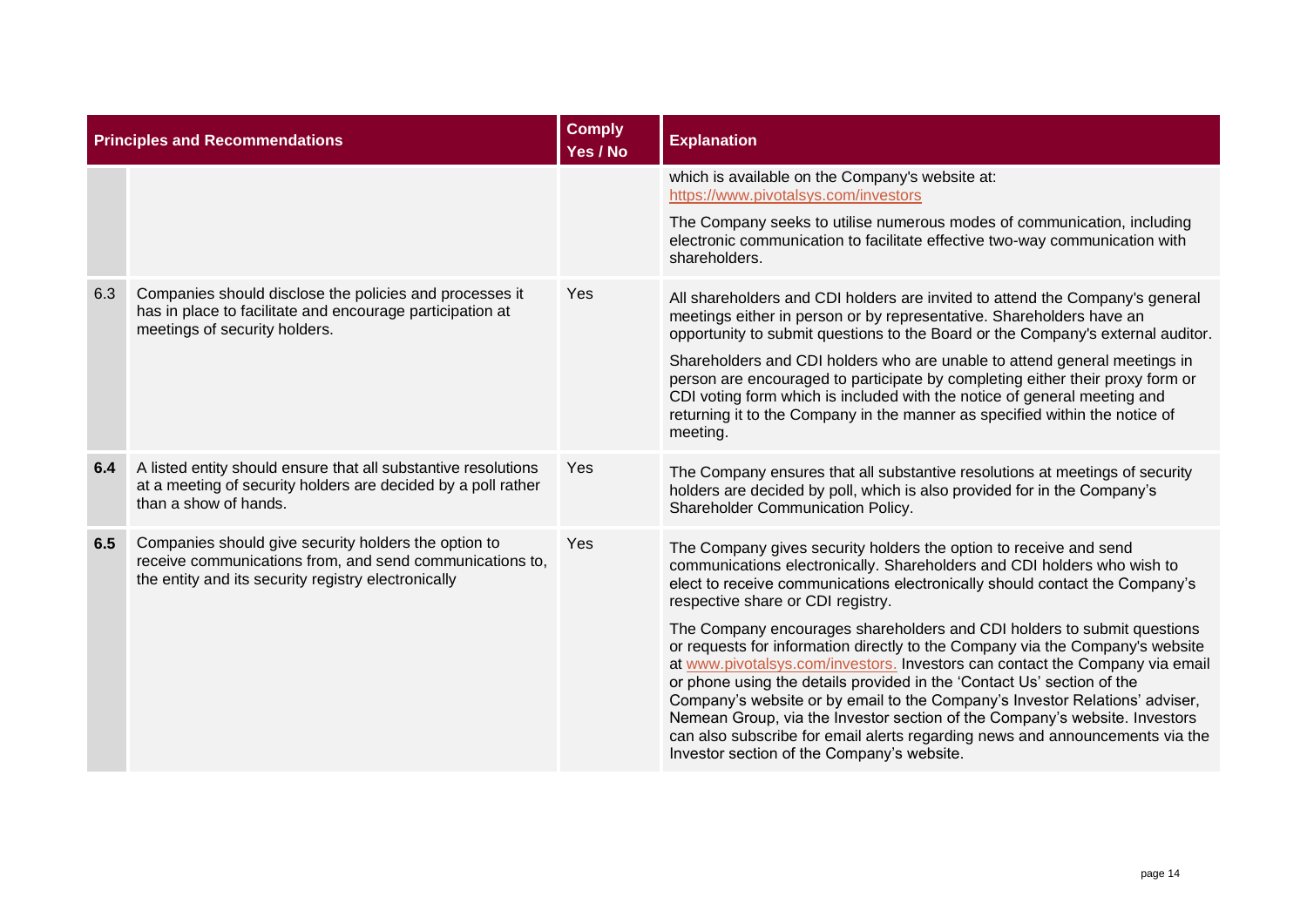| <b>Principles and Recommendations</b> |                                  | <b>Comply</b><br>Yes / No           | <b>Explanation</b>                                                                                                                                                                                                                                                                                                                                                                                                                                                                                                                                                                                                                                                                            |                                                                                    |                                                                                                                                                                                                                                                                                                                                                                                                                                                                                                                                                                                                                                                                                                                                                                                                                                                                                                                                                                                                                                                                                                                                                                                                                                                                                                                                                                                                                                                                                                                                                                                                                                                                                                                                                                                                                                                                                 |
|---------------------------------------|----------------------------------|-------------------------------------|-----------------------------------------------------------------------------------------------------------------------------------------------------------------------------------------------------------------------------------------------------------------------------------------------------------------------------------------------------------------------------------------------------------------------------------------------------------------------------------------------------------------------------------------------------------------------------------------------------------------------------------------------------------------------------------------------|------------------------------------------------------------------------------------|---------------------------------------------------------------------------------------------------------------------------------------------------------------------------------------------------------------------------------------------------------------------------------------------------------------------------------------------------------------------------------------------------------------------------------------------------------------------------------------------------------------------------------------------------------------------------------------------------------------------------------------------------------------------------------------------------------------------------------------------------------------------------------------------------------------------------------------------------------------------------------------------------------------------------------------------------------------------------------------------------------------------------------------------------------------------------------------------------------------------------------------------------------------------------------------------------------------------------------------------------------------------------------------------------------------------------------------------------------------------------------------------------------------------------------------------------------------------------------------------------------------------------------------------------------------------------------------------------------------------------------------------------------------------------------------------------------------------------------------------------------------------------------------------------------------------------------------------------------------------------------|
| $\overline{7}$                        | <b>Recognise and manage risk</b> |                                     |                                                                                                                                                                                                                                                                                                                                                                                                                                                                                                                                                                                                                                                                                               |                                                                                    |                                                                                                                                                                                                                                                                                                                                                                                                                                                                                                                                                                                                                                                                                                                                                                                                                                                                                                                                                                                                                                                                                                                                                                                                                                                                                                                                                                                                                                                                                                                                                                                                                                                                                                                                                                                                                                                                                 |
| 7.1                                   | (a)<br>(b)                       | (i)<br>(ii)<br>(iii)<br>(iv)<br>(v) | Companies should:<br>have a committee or committees to oversee risk,<br>each of which:<br>has at least three members, a majority of<br>whom are independent directors; and<br>is chaired by an independent director,<br>and disclose:<br>the charter of the committee;<br>the members of the committee; and<br>as at the end of each Reporting Period, the<br>number of times the committee met throughout<br>the period and the individual attendances of<br>the members at those meetings; or<br>if it does not have a risk committee or committees<br>that satisfy (a) above, disclose that fact and the<br>processes it employs for overseeing the entity's risk<br>management framework. | No in<br>respect<br>of<br>7.1(a)(i)<br>Yes in<br>respect of<br>other<br>guidelines | The Board has established an Audit and Risk Management Committee<br>whose responsibilities include implementing, reviewing and supervising the<br>Company's risk management framework. The Audit and Risk Management<br>Committee is governed by the Audit and Risk Management Committee<br>Charter, a copy of which is available on the Company' website,<br>https://www.pivotalsys.com/investors.<br>The Company has clearly defined the responsibility and authority of the<br>Board to oversee and manage the risk management program while<br>conferring responsibility and authority on the Audit and Risk Management<br>Committee to develop and maintain the risk management program in light of<br>the day-to-day needs of the Company.<br>In conjunction with the Company's other corporate governance policies, the<br>Company has adopted a Risk Management Policy which outlines the risk<br>management program implemented by the Company to ensure appropriate<br>risk management within its systems and culture.<br>The Audit and Risk Management Committee is responsible for:<br>considering the overall risk management framework and annually<br>reviewing its effectiveness in meeting sound corporate<br>governance principles;<br>keeping the Board informed of all significant business risks;<br>reviewing with management the adequacy of the Company's<br>systems for identifying, managing and monitoring the key risks to<br>the Company;<br>obtaining reports from management on the status of any key risk<br>exposures or incidents;<br>reviewing the adequacy of the Company's process for managing<br>risk and providing a recommendation to the Board regarding the<br>same;<br>reviewing any incident involving any breakdown of the Company's<br>risk management framework in accordance with the Company's<br>Risk Management Policy; and |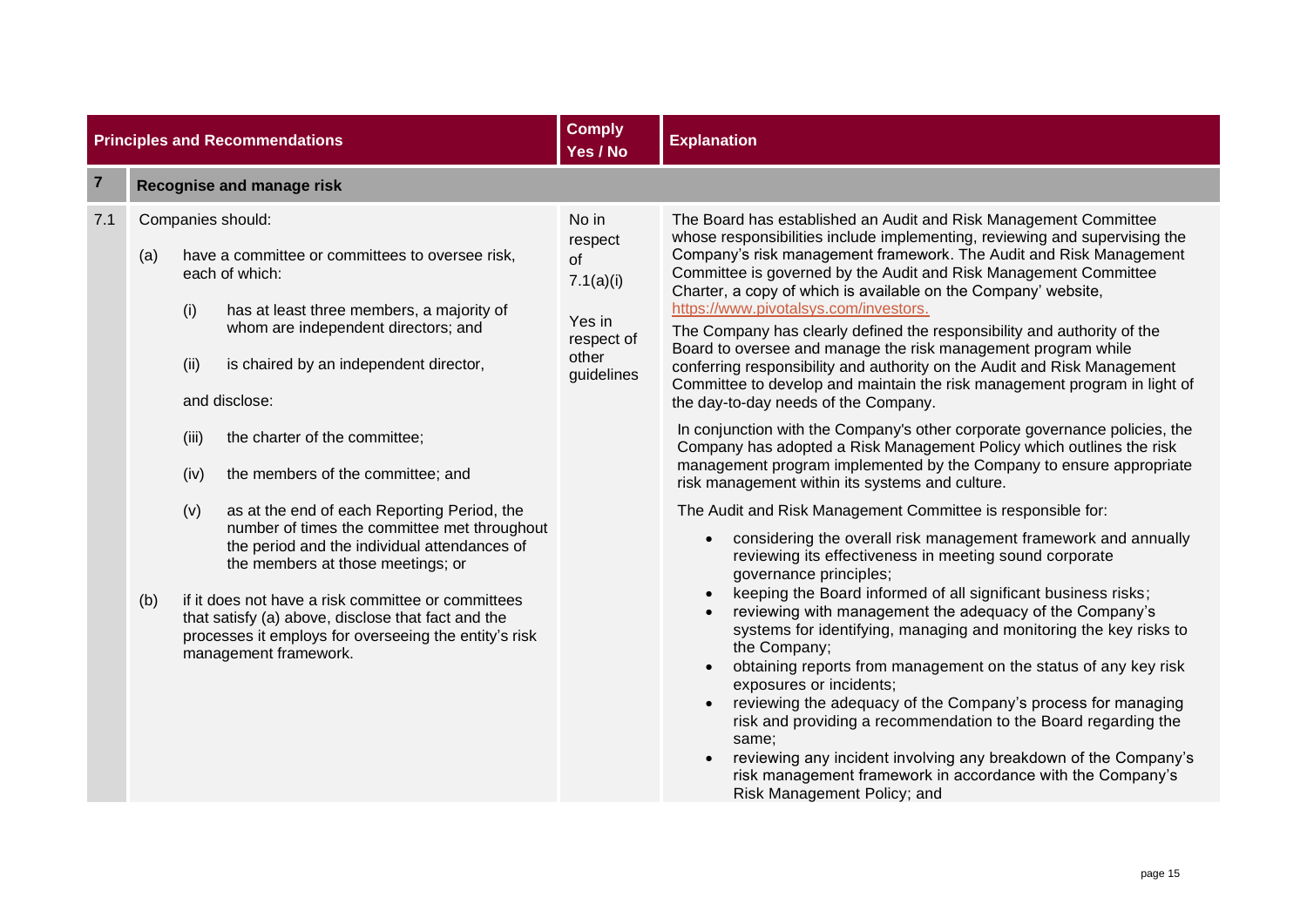| <b>Principles and Recommendations</b> |                                                                                                                                                                                                                                                                                   | <b>Comply</b><br>Yes / No | <b>Explanation</b>                                                                                                                                                                                                                                                                                                                                                                 |
|---------------------------------------|-----------------------------------------------------------------------------------------------------------------------------------------------------------------------------------------------------------------------------------------------------------------------------------|---------------------------|------------------------------------------------------------------------------------------------------------------------------------------------------------------------------------------------------------------------------------------------------------------------------------------------------------------------------------------------------------------------------------|
|                                       |                                                                                                                                                                                                                                                                                   |                           | providing regular reports to the Board about Committee activities,<br>issues and related recommendations.                                                                                                                                                                                                                                                                          |
|                                       |                                                                                                                                                                                                                                                                                   |                           | The composition and members of the Audit & Risk Management Committee<br>as well as the number of meetings held and attendances are set out under<br>Recommendations 2.1 and 4.1.                                                                                                                                                                                                   |
|                                       |                                                                                                                                                                                                                                                                                   |                           | Details as to the relevant qualifications and experience of the members of the<br>Committee are set out in the Directors' Report, which forms part of the<br>Company's 2021 Annual Report.                                                                                                                                                                                         |
|                                       |                                                                                                                                                                                                                                                                                   |                           | A copy of the Company's Risk Management Policy is available on the<br>Company's website at https://www.pivotalsys.com/investors                                                                                                                                                                                                                                                    |
| 7.2                                   | The board or a committee of the board should:<br>review the entity's risk management framework at<br>(a)<br>least annually to satisfy itself that it continues to be<br>sound and that the entity is operating with due regard<br>to the risk appetite set by the board; and; and | <b>No</b>                 | The Audit and Risk Management Committee will annually review the<br>effectiveness of the Company's risk management framework in meeting<br>sound corporate governance principles. The Committee also considers<br>and determines whether Pivotal is operating with due regard to the risk<br>appetite set by the Board, and effectively identifies all areas of potential<br>risk. |
|                                       | disclose, in relation to each reporting period, whether<br>such a review has taken place.                                                                                                                                                                                         |                           | The division of responsibility between the Board, Audit and Risk<br>Management Committee and management aims to ensure that specific<br>responsibilities for risk management are clearly communicated and<br>understood.                                                                                                                                                           |
|                                       |                                                                                                                                                                                                                                                                                   |                           | The Audit and Risk Management Committee Charter and Risk Management<br>Policy provide for regular reporting to the Board which supplements the<br>Company's quality system, complaint handling processes and standard<br>operating procedures which are all designed to address various forms of risks.                                                                            |
|                                       |                                                                                                                                                                                                                                                                                   |                           | During 2021, the Company assessed financial and operational risks and<br>responded quickly. The Company continued monitoring direct cost escalations<br>and their impact on overall profit margins, intervening and renegotiating, where<br>necessary,                                                                                                                             |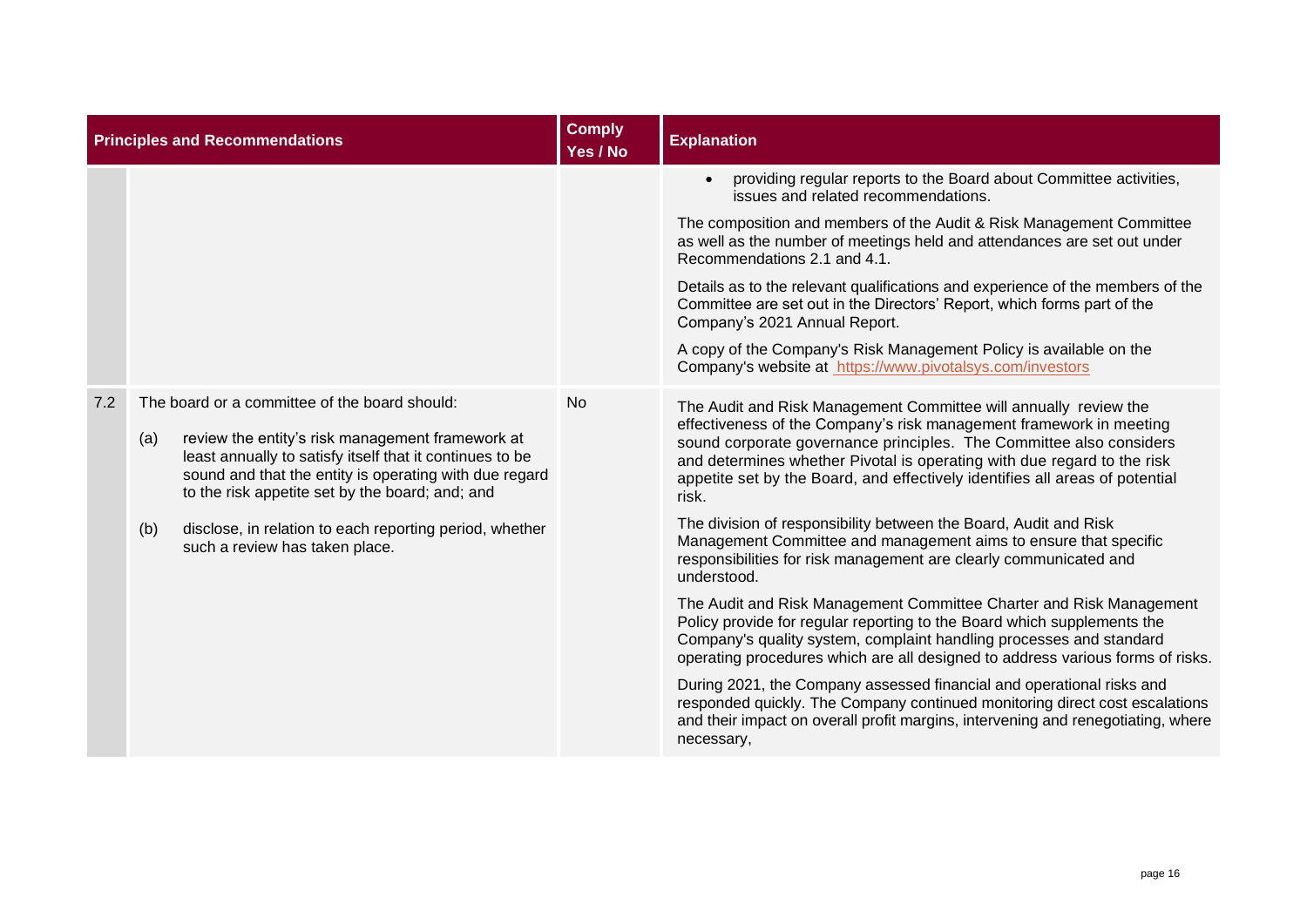|     | <b>Principles and Recommendations</b>                                                                                                                                                                                                                                                                                                                                 | <b>Comply</b><br>Yes / No | <b>Explanation</b>                                                                                                                                                                                                                                                                                                                                                                                                                                                                                                                                                                                                                                                                                                                                |  |
|-----|-----------------------------------------------------------------------------------------------------------------------------------------------------------------------------------------------------------------------------------------------------------------------------------------------------------------------------------------------------------------------|---------------------------|---------------------------------------------------------------------------------------------------------------------------------------------------------------------------------------------------------------------------------------------------------------------------------------------------------------------------------------------------------------------------------------------------------------------------------------------------------------------------------------------------------------------------------------------------------------------------------------------------------------------------------------------------------------------------------------------------------------------------------------------------|--|
|     |                                                                                                                                                                                                                                                                                                                                                                       |                           | As a result of COVID, the Board reviewed and evaluated all elements of the<br>Company's business continuity planning and undertook a formal risk<br>management framework review in 2021.                                                                                                                                                                                                                                                                                                                                                                                                                                                                                                                                                          |  |
| 7.3 | Companies should disclose:<br>if it has an internal audit function, how the function is<br>(a)<br>structured and what role it performs; or<br>if it does not have an internal audit function, that fact<br>(b)<br>and the processes it employs for evaluating and<br>continually improving the effectiveness of its risk<br>management and internal control processes | Yes                       | Due to the Company's current size and business circumstances, the<br>Company does not have an internal audit function. The Company will<br>reconsider this decision as appropriate and appoint an internal auditor if, and<br>when, the Company considers this necessary.<br>Under the Audit and Risk Management Committee Charter, the Audit and Risk<br>Management Committee is responsible for monitoring corporate risk<br>assessment and internal controls, reviewing the effectiveness of the<br>Company's internal controls, reviewing the scope of the external auditor's<br>review of internal controls and reviewing on an ongoing basis the Company's<br>need to establish an internal audit function and appoint an internal auditor. |  |
| 7.4 | Companies should disclose whether it has any material<br>exposure to environmental or social risks and, if it does,<br>how it manages or intends to manage those risks.                                                                                                                                                                                               |                           | The Company does not consider that it has any material exposure to<br>environmental or social risks. Economic and financial risks applicable to<br>Pivotal are set out in the Company's Prospectus dated 22 June 2018 as<br>well as in the notes to the financial statements included in the Company's<br>2021 Annual Report.                                                                                                                                                                                                                                                                                                                                                                                                                     |  |
| 8   | <b>Remunerate fairly and responsibly</b>                                                                                                                                                                                                                                                                                                                              |                           |                                                                                                                                                                                                                                                                                                                                                                                                                                                                                                                                                                                                                                                                                                                                                   |  |
| 8.1 | Companies should:<br>have a remuneration committee which:<br>(a)<br>(i)<br>has at least three members, a majority of<br>whom are independent directors; and<br>(ii)<br>is chaired by an independent director,<br>and disclose:                                                                                                                                        |                           | The Company has a Remuneration and Nomination Committee, which is<br>governed by a Remuneration and Nomination Committee Charter.<br>A copy of the Remuneration and Nomination Committee Charter is<br>available on the website at https://www.pivotalsys.com/investors<br>The composition and members of the Remuneration and Nomination<br>Committee as well as the number of meetings held and attendances are is<br>set out under Recommendation 2.1.                                                                                                                                                                                                                                                                                         |  |
|     |                                                                                                                                                                                                                                                                                                                                                                       | guidelines                |                                                                                                                                                                                                                                                                                                                                                                                                                                                                                                                                                                                                                                                                                                                                                   |  |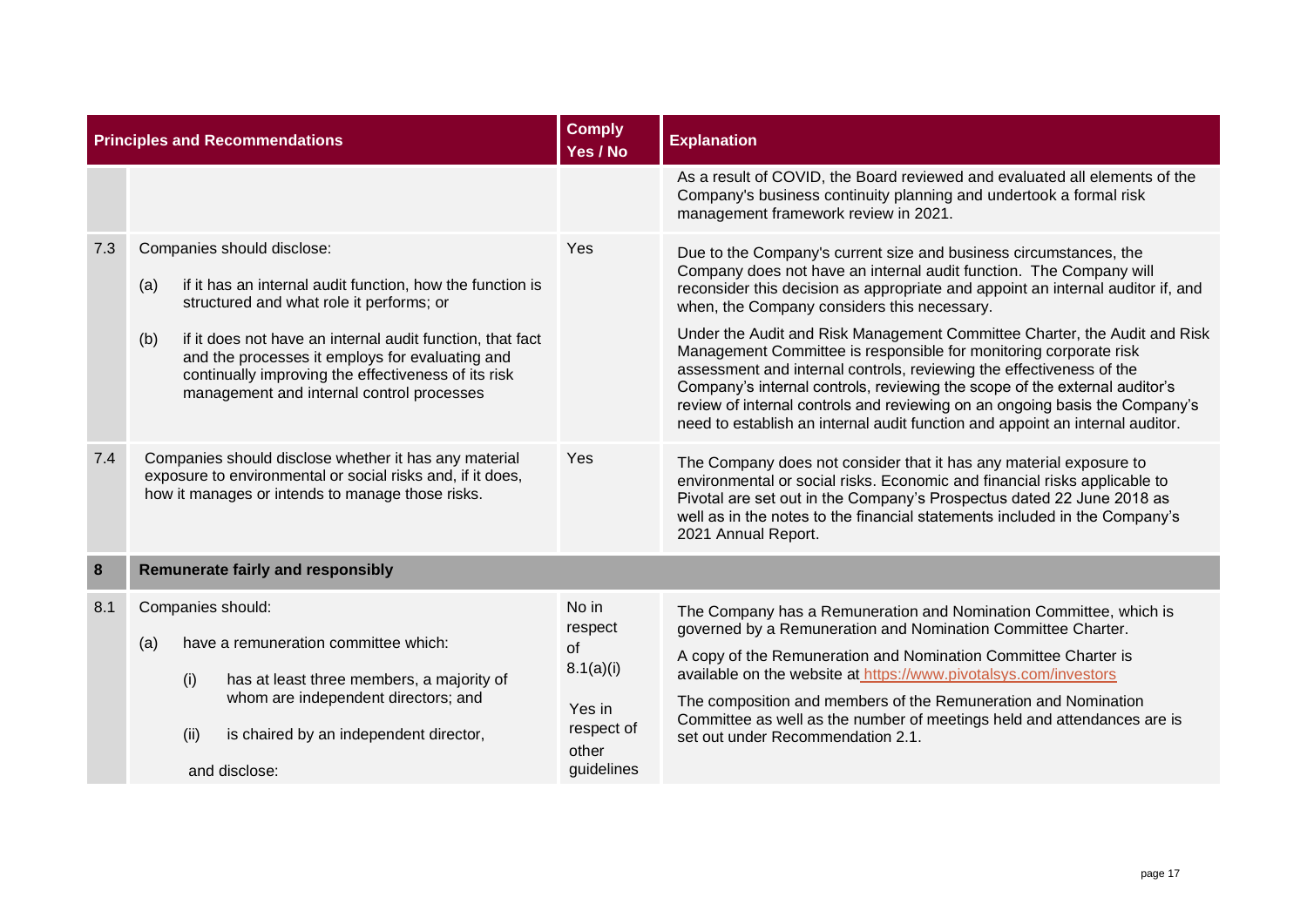|     | <b>Principles and Recommendations</b>                                                                                                                                                                                                                                                                                                                                                                                                                                                                                                                              | <b>Comply</b><br>Yes / No | <b>Explanation</b>                                                                                                                                                                                                                                                                                                                                                                                                                                                       |
|-----|--------------------------------------------------------------------------------------------------------------------------------------------------------------------------------------------------------------------------------------------------------------------------------------------------------------------------------------------------------------------------------------------------------------------------------------------------------------------------------------------------------------------------------------------------------------------|---------------------------|--------------------------------------------------------------------------------------------------------------------------------------------------------------------------------------------------------------------------------------------------------------------------------------------------------------------------------------------------------------------------------------------------------------------------------------------------------------------------|
|     | the charter of the committee;<br>(iii)<br>the members of the committee; and<br>(iv)<br>(v)<br>as at the end of each reporting period, the<br>number of times the committee met throughout<br>the period and the individual attendances of<br>the members at those meetings; or<br>if it does not have a remuneration committee,<br>(b)<br>disclose that fact and the processes it employs for<br>setting the level and composition of remuneration for<br>directors and senior executives and ensuring that<br>such remuneration is appropriate and not excessive. |                           | Details as to the relevant qualifications and experience of the members of<br>the Committee are set out in the Directors' Report, which forms part of the<br>Company's 2021 Annual Report.                                                                                                                                                                                                                                                                               |
| 8.2 | Companies should separately disclose its policies and<br>practices regarding the remuneration of non-executive<br>directors and the remuneration of executive directors and<br>other senior executives.                                                                                                                                                                                                                                                                                                                                                            | Yes                       | The Remuneration and Nomination Committee is responsible for<br>assisting the Board with setting and reviewing the policies and practices<br>of the Company regarding the remuneration of non-executive directors<br>and the remuneration of executive directors and other senior<br>executives, separately.<br>The Company's 2021 Annual Report discloses the components of the<br>remuneration of the Company's non-executive directors and executive<br>directors.    |
| 8.3 | A company which has an equity-based remuneration<br>scheme should:<br>have a policy on whether participants are permitted<br>(a)<br>to enter into transactions (whether through the use of<br>derivatives or otherwise) which limit the economic<br>risk of participating in the scheme; and<br>disclose that policy or a summary of it.<br>(b)                                                                                                                                                                                                                    | Yes                       | The Company has adopted a Securities Trading Policy which provides that<br>participants must not, without prior written approval by the relevant person<br>specified in the Policy, engage in hedging arrangements, deal in derivatives or<br>enter into other arrangements which vary economic risk related to the<br>Company's securities.<br>A copy of the Securities Trading Policy is available on the Company's<br>website at https://www.pivotalsys.com/investors |